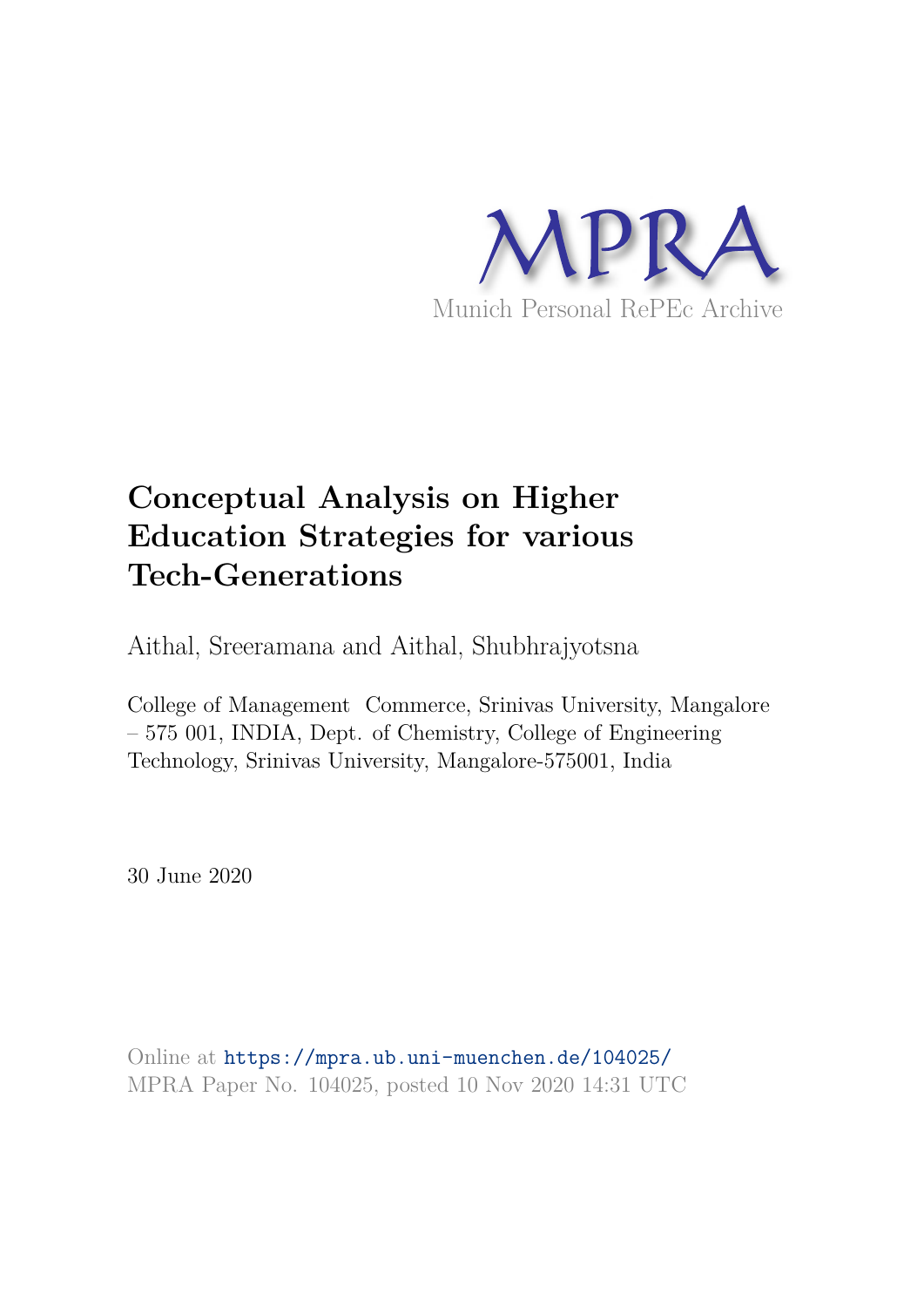# **Conceptual Analysis on Higher Education Strategies for Various Tech-Generations**

**P. S. Aithal\* & Shubhrajyotsna Aithal\*\*** 

\*College of Management & Commerce, Srinivas University, Mangalore – 575 001, INDIA OrcidID: 0000-0002-4691-8736; E-mail: psaithal@gmail.com \*\*Dept. of Chemistry, College of Engineering & Technology, Srinivas University, Mangalore-575001, India OrcidID: 0000-0003-1081-5820; E-mail: shubhraaithal@gmail.com **30th June 2020** 

# **ABSTRACT**

Higher education is finding importance throughout the globe due to two reasons that include challenges to increase Gross Enrolment Ratio (GER) towards 100% and the possibility of further HE system innovations due to drastic changes in technology and the creativity of new Tech-generations. In this paper, we made a detailed analysis of the effect of technology on industry and the creation of new tech generations in society. The predictive analysis methodology is used for discussing the effect of technologies on industries and its effects on the creation of new tech generations. Finally, the possible higher education strategies to fullfill the anticipated desires of the tech-generations in society are analysed. Based on the analysis a set of postulates are suggested to integrate technology with the higher education system to develop industry acceptable qualified professionals to serve satisfactorily in so-called Techsociety.

**Keywords:** Higher education strategies, Tech-Generations, Generation Y, Generation Z, Generation A, Industry 5.0, Education 5.0, Education technology, Predictive analysis

# **1. Introduction :**

Higher education has an objective of confidence building of youths by enhancing the knowledge, skills, and experience along with human values [1]. Higher education is finding importance throughout the globe due to two reasons that include challenge to increase Gross Enrolment Ratio (GER) towards 100% and the possibility of further HE system innovations due to drastic changes in technology and the creativity of learners. As supporting technology changes with time, the attitude and perception of learners in higher education in terms of mode, method, and pedagogy are also changes. Such changes in higher education system is required to cater new generation of learners to satisfy them to extract further new knowledge, skills, and expectations in the process of providing further confidence in the society for human prosperity.

In this paper, we made detailed analysis on various technology generations, effect of technology on industry and birth of various industry generations, and the impact of various innovations in industry on creation of new tech generations in the society. The predictive analysis methodology is used for discussing the effect of technologies on industries and its effect on creation of new tech generations. The study further focusses on effect of industry generations on higher education modes, models, and pedagogy for different tech-generations. Finally, the possible higher education strategies to fullfill the anticipated desires of the techgenerations in the society is analysed. Based on the analysis a set of postulates are suggested to integrate technology in higher education process to develop industry acceptable qualified professional in higher education to serve satisfactorily in so called Tech-society.

# **2. Objectives & Agenda :**

This paper analyses the concept of various tech-human generations and industry generations and interrelations expected between them. The objective includes :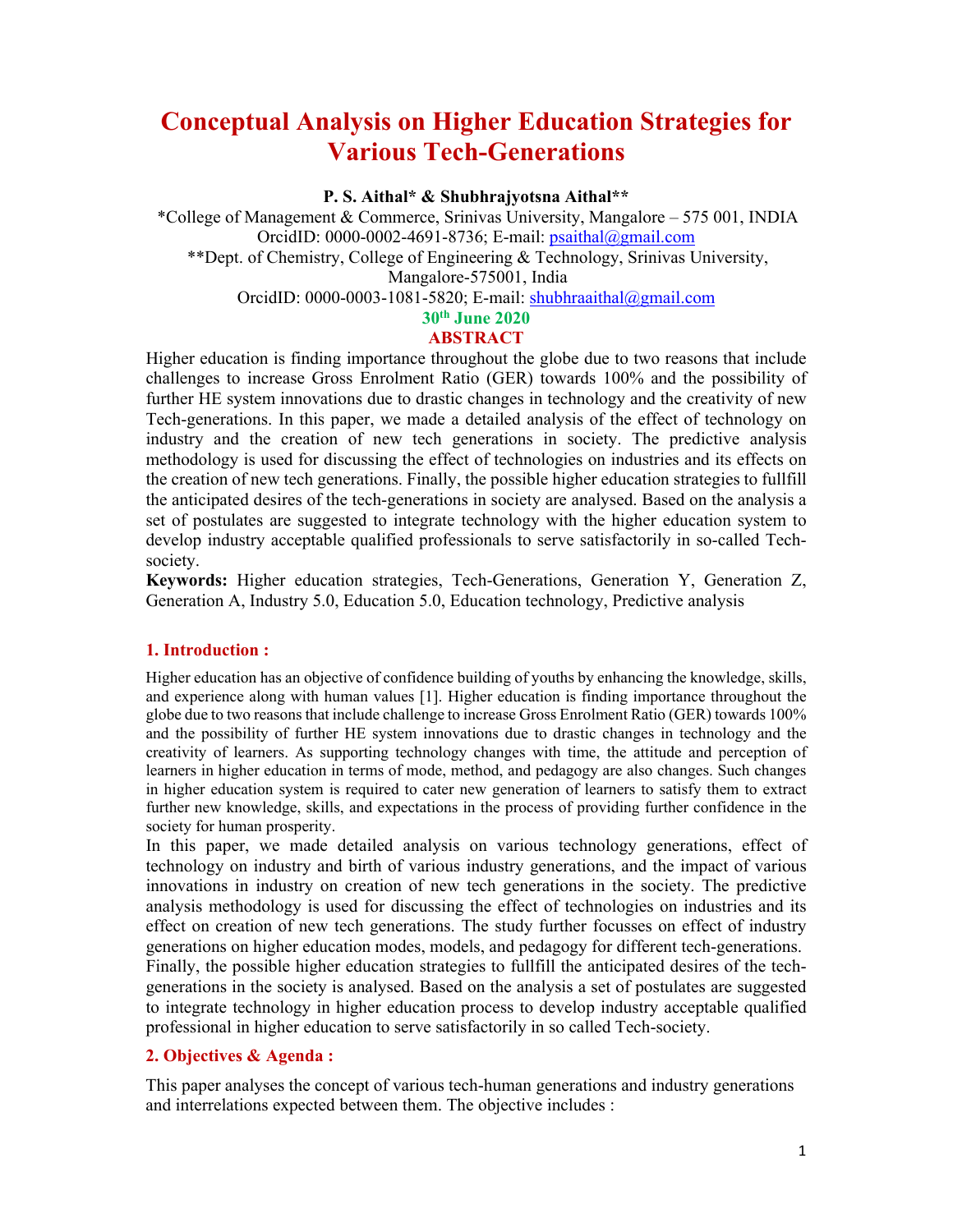(1) To identify various technology generations, industry generations, and their characteristics.

(2) To review various technology impacts on education industry & their capabilities.

(3) To identify and review various tech-human generations & their characteristics

(4) To predict next generations of technology, industry, and tech-human generation based on predictive analysis.

(5) To predict future characteristics of these three generations and their interconnection for human prosperity.

# **3. Technology Generations & Characteristics :**

The historical development of technology based on innovative efforts of human beings starting from 4,000 BC lead to various Technology generations. The twelve technology generations in history until the  $21<sup>st</sup>$  century are listed first time by considering their characteristics and the corresponding era in table 1. The first-generation technology called mechanization technology comprises of tools and weapons made by different metals invented during 4,000 to 2,800 BC including bronze and copper. The first-generation technology also includes printing of information by inventing letters and hence is also called the Knowledge era. The second generation technology is also steam engine technology and is responsible for the industrial era during the  $18<sup>th</sup>$  century. The third generation technology called electricity technology involved in power generation and usage and popularly reached many people in the  $19<sup>th</sup>$  century. The fourth generation technology called automobile technology provided solutions to long distance commuting  $&$  transportation became publicly available in the  $20<sup>th</sup>$  century. The fifth generation technology called airplane & space technology supported for international travel & transportation and space travel became practicable in the  $20<sup>th</sup>$  century. The sixth generation technology is popularly known as telephone technology used for distance communication in the  $20<sup>th</sup>$  century. The seventh generation technology called television technology is used in the last part of the  $20<sup>th</sup>$  century worldwide for video communication. The eight generation technology called computer technology used for data processing and reached the common man in the second half of the  $20<sup>th</sup>$  century. Internet technology is considered as ninth generation technology and it became popular for online information sharing and access by interconnecting many networks and organizations for e-business in the last quarter of the  $20<sup>th</sup>$  century. The tenth-generation technology called Mobile Communication & Biotechnology focuses on ubiquitous communication, bio-engineering, & gene therapy again developed in the last part of the  $20<sup>th</sup>$  century. The eleventh and twelfth generation technologies belonging to the  $21<sup>st</sup>$  century Information Communication & Computation (ICCT) underlying Technologies with focus on ubiquitous computing  $&$  communication, and total automation [2] and nanotechnology with a focus on optimum solutions to nutritious food, drinking water, renewable energy, Nanomedicine & Therapy, respectively [3-5].

| <b>S.</b>                | <b>Generations</b>      | <b>Technology</b>             | <b>Characteristics</b>       | Era            |
|--------------------------|-------------------------|-------------------------------|------------------------------|----------------|
| No.                      |                         |                               |                              |                |
|                          | <b>First Generation</b> | Mechanization                 | Tools, Weapons, &            | 4,000-2,800    |
|                          |                         | Technology                    | Printing                     | BC             |
|                          |                         |                               | (knowledge Era)              |                |
| $\overline{2}$           | Second                  | Steam Engine                  | <b>Industrial Revolution</b> | $18th$ Century |
|                          | Generation              | Technology                    | (Industrial era)             |                |
| $\mathcal{E}$            | Third                   | <b>Electricity Technology</b> | Power generation & Usage     | $19th$ Century |
|                          | Generation              |                               |                              |                |
| $\overline{4}$           | Fourth                  | Automobile Technology         | Long distance commuting      | $20th$ Century |
|                          | Generation              |                               | & Transportation             |                |
| $\overline{\mathcal{L}}$ | Fifth                   | Airplane & space              | International Travel &       | $20th$ Century |
|                          | Generation              | Technology                    | Transportation               |                |
| 6                        | Sixth                   | Telephone Technology          | Distance communication       | $20th$ Century |
|                          | Generation              |                               |                              |                |

**Table 1 :** Technology Generations and their characteristics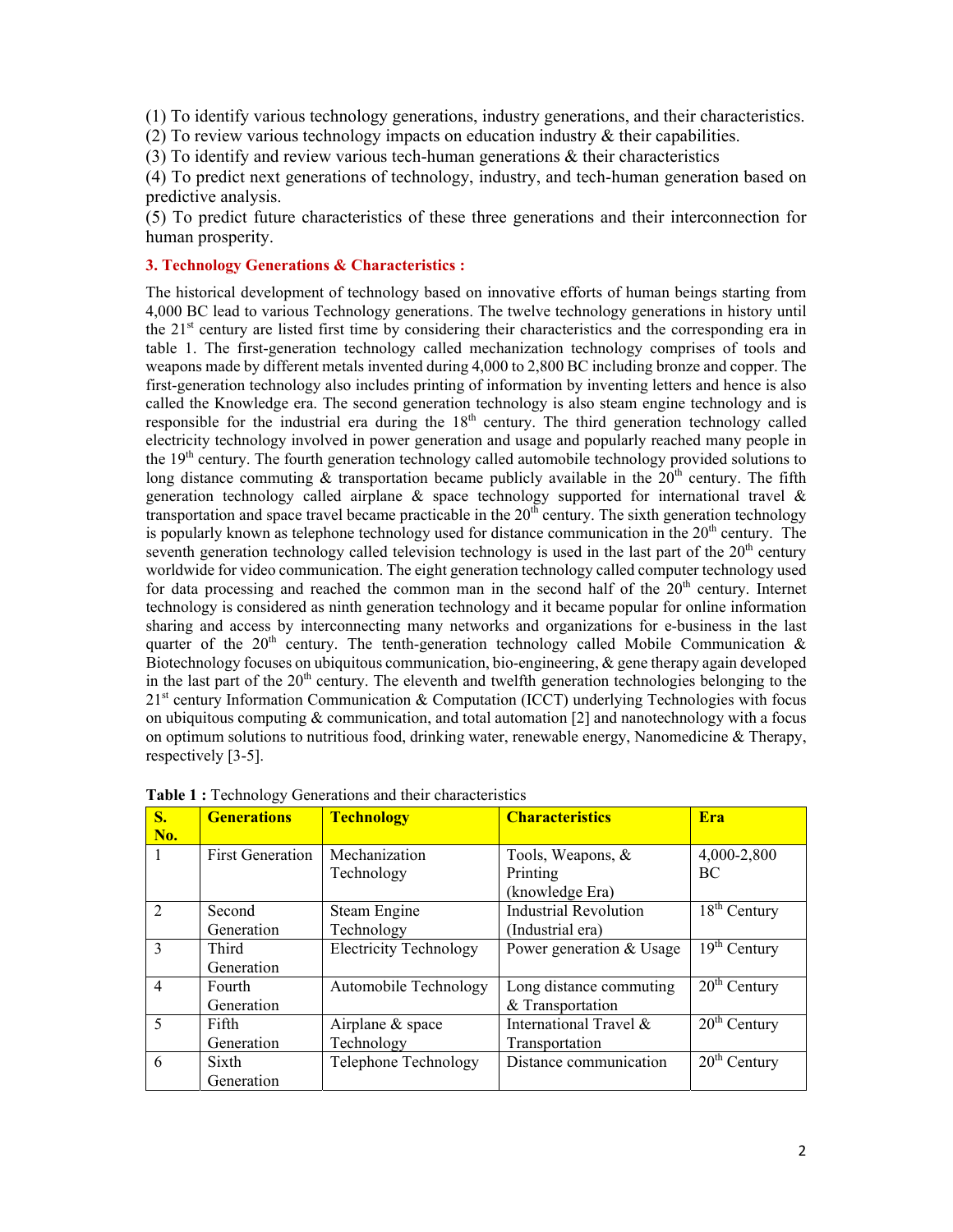|    | Seventh    | <b>Television Technology</b> | Video communication      | $20th$ Century |
|----|------------|------------------------------|--------------------------|----------------|
|    | Generation |                              |                          |                |
| 8  | Eight      | <b>Computer Technology</b>   | Data Processing          | $20th$ Century |
|    | Generation |                              |                          |                |
| 9  | Ninth      | <b>Internet Technology</b>   | Data & Information       | $20th$ Century |
|    | Generation |                              | Communication, E-        |                |
|    |            |                              | business                 |                |
| 10 | Tenth      | Mobile Communication         | Ubiquitous communication | $20th$ Century |
|    | Generation | & Biotechnology              | & Bio-engineering, Gene  |                |
|    |            |                              | Therapy,                 |                |
| 11 | Eleventh   | Information                  | Ubiquitous computing $&$ | $21st$ Century |
|    | Generation | Communication $&$            | Communication, and Total |                |
|    |            | Computation (ICCT)           | Automation               |                |
|    |            | underlying Technologies      |                          |                |
| 12 | Twelfth    | Nanotechnology               | Solutions to nutritious  | $21st$ Century |
|    | Generation |                              | food, drinking water,    |                |
|    |            |                              | renewable energy,        |                |
|    |            |                              | Nanomedicine & Therapy   |                |

The eleventh and twelfth generations of technology are combinedly named as Universal technologies  $[4]$  and are  $21<sup>st</sup>$  century technologies. The universal technologies comprising of ICCT underlying technologies and nanotechnology are able to provide complete product and service automation and are considered as a boon to mankind if managed strategically.

# **4. Industry Generations & Characteristics :**

An industry in society refers to a group of companies which primarily deal with related business activities. An industry represents all entities that are engaged in activities like manufacturing or production of goods and services with an objective of making a profit. There are various industries in the manufacturing and service sectors and they use suitable technology for their operations. Depending on the type of general-purpose technology used, industries are classified under different generations as industry 1.0, industry 2.0, industry 3.0, etc. Table 2 lists various industry generations along with the technologies used and their characteristics. Industry 1.0 used water and steam-based power system for mechanized operations. Industry 2.0 used electricity and assembly lines for the manufacturing of goods with mass production features. Industry 3.0 used computer and communication technology for the automation of production processes. Industry 4.0 uses the internet of things (IoT) and 3D printing technologies for mass customization of production processes, and Industry 5.0 is expected to use ICCT underlying technologies including Artificial intelligence & Virtual reality and Nanotechnology for Mass Automation and 3D production using Nanotechnology and ICCT controlled Super Intelligent Machine systems.

| <b>S. No.</b>  | <b>Progress of</b> | <b>Characteristics</b>                    | <b>Technology used</b>                 |
|----------------|--------------------|-------------------------------------------|----------------------------------------|
|                | <b>Industry</b>    |                                           |                                        |
|                | Industry 1.0       | Mechanization – Energy based.             | Water & Steam Power Systems            |
| $\overline{2}$ | Industry 2.0       | Mass Production – Knowledge               | Electricity and assembly line          |
|                |                    | based.                                    |                                        |
| $\mathcal{R}$  | Industry 3.0       | Automation Processes - Skill based.       | Computer and Communication             |
|                |                    |                                           | technology                             |
| $\overline{4}$ | Industry 4.0       | Mass Customization - Experience           | Internet of Things (IoT) and 3D        |
|                |                    | based.                                    | printing                               |
| 5              | Industry 5.0       | 3D<br><b>Mass</b><br>Automation<br>and    | ICCT underlying technologies           |
|                | (Predicted) [6]    | production using Nanotechnology           | including Artificial intelligence $\&$ |
|                |                    | <b>ICCT</b><br>controlled<br>Super<br>and | Virtual<br>reality<br>and              |
|                |                    |                                           | Nanotechnology                         |

|  |  |  | Table 2 : Technology impact on Industry |
|--|--|--|-----------------------------------------|
|  |  |  |                                         |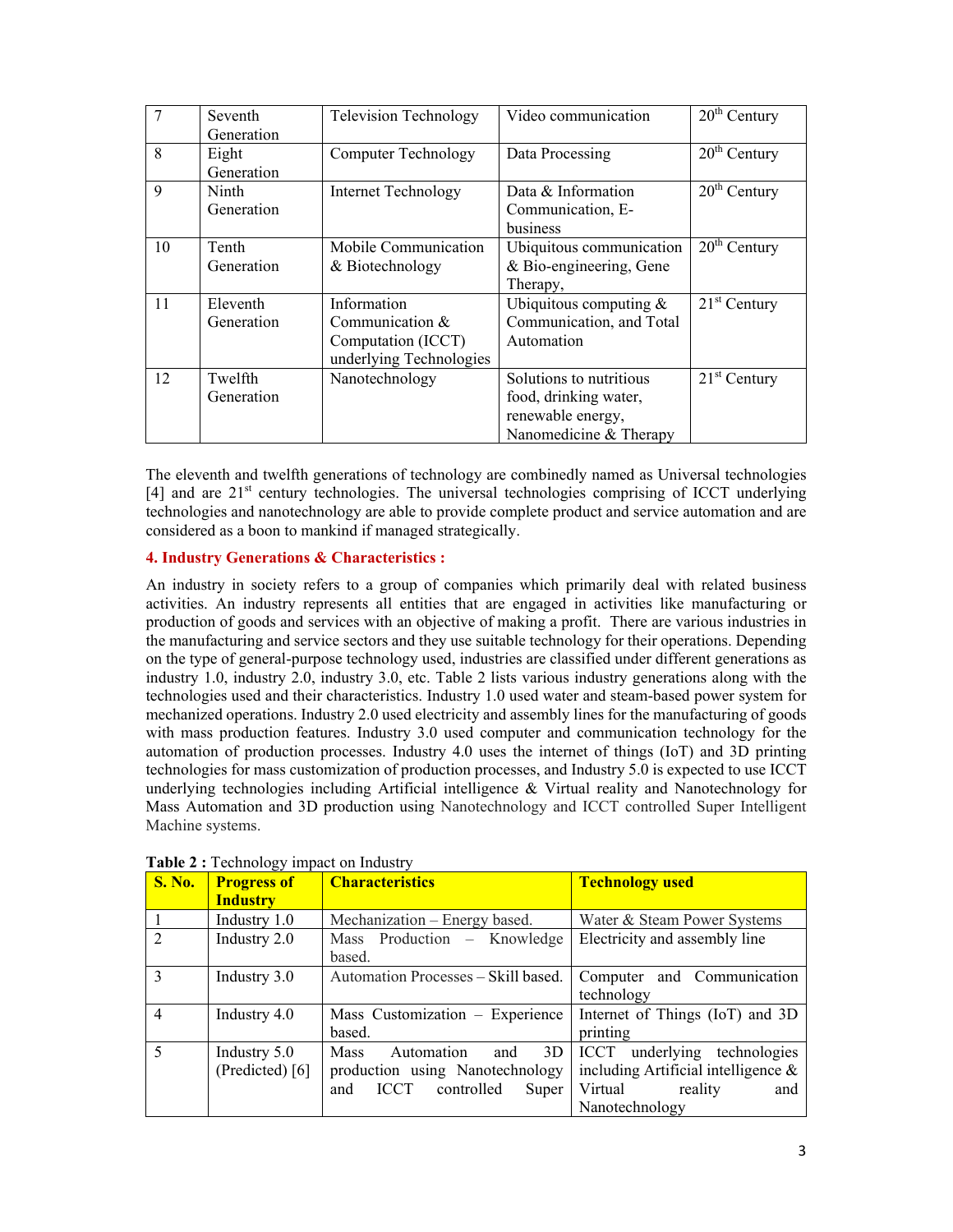|  | Intelligent         | Machine | systems |  |
|--|---------------------|---------|---------|--|
|  | Intelligence based. |         |         |  |

#### **5. Education Generations & Characteristics based on Technology Impact :**

Education is a part of the service industry and is very important in imparting knowledge and skills systematically to the growing human beings in the developing society. Education uses various technologies for its effectiveness in fulfilling its objectives. Table 3 lists some of the generations in the industry based on used technology and observed characteristics. Education 1.0 uses the printing of letters using ink on papers or palm leaf with an objective of information accumulation. Education 2.0 uses typewritten (printed) technology on paper or books for reading and understanding. Education 3.0 uses computers, information storage, and communication technology for automated mass learning using MOOC. Education 4.0 which is the current innovative model uses MOOC and Internet of things (IoT) based digital technologies. It is predicted that future education will be based on Education 5.0 is expected to use ICCT underlying technologies [7-9] including artificial intelligence and virtual reality along with nanotechnology. This leads to mass automation using nanotechnology and ICCT controlled Super Intelligent Machine systems [5].

|                | $\ldots$                                       |                                                        |                               |
|----------------|------------------------------------------------|--------------------------------------------------------|-------------------------------|
| <b>S.</b>      | <b>Progress of Education   Characteristics</b> |                                                        | <b>Technology used</b>        |
| No.            | <b>Industry</b>                                |                                                        |                               |
| $\cdot$ 1      | Education 1.0                                  | Reading $\&$ writing – Information                     | Letters using ink on paper or |
|                |                                                | accumulation.                                          | Palm leaf                     |
| $\overline{2}$ | Education 2.0                                  | Reading and understanding $-$ Paper & Book based type  |                               |
|                |                                                | Knowledge based study.                                 | written knowledge             |
|                |                                                |                                                        | management technology         |
| $\mathbf{3}$   | Education 3.0                                  | Automated mass learning using                          | Computer, storage and         |
|                |                                                | MOOC-Skill based training.                             | Communication technology      |
| $\overline{4}$ | Education 4.0                                  | Mass Customization using MOOC Internet of Things       |                               |
|                |                                                | research and innovation<br>$\equiv$                    | $(IoT)$ based<br>digital      |
|                |                                                | Experience based learning.                             | technologies                  |
| 5              | Education $5.0$ [6]                            | Mass Automation using                                  | ICCT underlying               |
|                |                                                | Nanotechnology and ICCT                                | technologies including        |
|                |                                                | controlled Super Intelligent Artificial intelligence & |                               |
|                |                                                | Machine systems – Intelligence Virtual reality and     |                               |
|                |                                                | based.                                                 | Nanotechnology                |

**Table 3 :** Technology impact on education industry

#### **6. Tech-Human Generations & Characteristics :**

Based on use of technology in day to day life, human generations are classified into different types. This include First tech-human generation called silent generation, Second generation tech-human generation called boomers, Third tech-human generation called Generation X, Fourth tech-human generation called Generation Y or Millennials, and Fifth tech-human generation called Generation Z or iGen or Centennials. Silent generation consists of people of age group who born before 1944 and their habits are reading News Paper, doing business in Cash & Barter transactions, etc. Boomers also called baby boomers are group of people born between 1945 to 1964 having habits of hearing Radio, using branch banking for financial transactions, and use cash for small transactions. Generation X is third tech-generation born between 1965 and 1979 with the habits of watching TV & using Facebook. These people are Tech-savvy but prefers personal financial transactions. The fourth tech-generation is called Generation Y (or Millennials). They are born between 1980 to 1994 with habit of using cable-based Internet, and Internet based online financial transactions, etc. The fifth tech-generation is called Generation Z (or iGen or Centennials) and are born between  $1995 - 2015$  with tech habit of using mobile devices for communication, online games for entertainment, and mobile banking for financial transactions. It is predicted that the sixth tech-generation comprises of children born after 2015 will be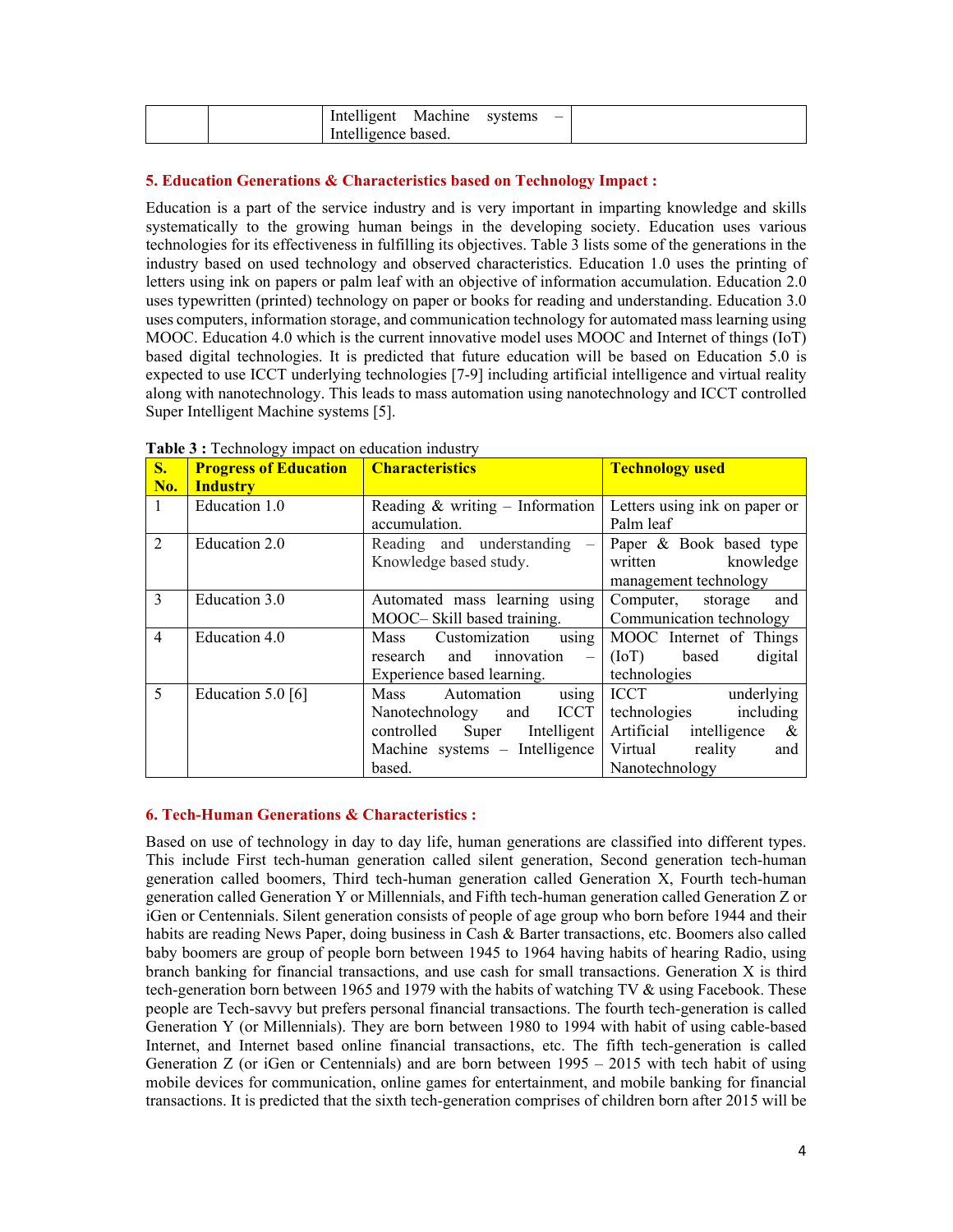exposed to next generation technology including artificial intelligence and virtual reality and expected to develop habits related to such technologies can be called as tech-generation A [6] or Alpha [33].

| S <sub>1</sub> | <b>Generation</b>            | <b>Born Period</b> | <b>Habits</b>                               |
|----------------|------------------------------|--------------------|---------------------------------------------|
| No.            |                              |                    |                                             |
| $\overline{1}$ | Silent Generation (or        | 1930 - 1944        | Read News Paper, Cash & Barter transactions |
|                | Traditionalist)              |                    |                                             |
| $\overline{2}$ | <b>Boomers</b>               | 1945 - 1964        | Watch Radio, Branch banking, use cash for   |
|                |                              |                    | small transactions                          |
| 3              | Generation X                 | 1965 - 1979        | Watch TV & Facebook users, Tec savvy but    |
|                |                              |                    | prefers personal transactions               |
| $\overline{4}$ | Generation Y<br>(or)         | 1980 - 1994        | Cable based Internet, Internet<br>based     |
|                | Millennials)                 |                    | transactions                                |
| 5              | Generation Z                 | $1995 - 2015$      | Mobile devices, Online games,<br>Mobile     |
|                | iGen<br>(or<br><sub>or</sub> |                    | banking                                     |
|                | Centennials)                 |                    |                                             |
| 6              | Generation A                 | 2016 onwards       | Artificial Intelligence and virtual reality |
|                | (Artificial intelligence)    |                    | embedded mobile devices                     |
|                | generation) [6]              |                    |                                             |

**Table 4** : Tech-human generations (Tech-Generations)

# **7. Related Work on Tech Generations :**

Some of the related research works published as scholarly articles on different areas and issues on Techgenerations are listed in table 5.

| <b>S. No.</b>  | <b>Areas</b>                 | <b>Issues</b>                                                | <b>References</b>                       |
|----------------|------------------------------|--------------------------------------------------------------|-----------------------------------------|
| 1              | <b>Technology Generation</b> | Internet generation comparison<br>with mechanical generation | Sackmann, R., et al.<br>$(2013)$ [10]   |
| $\overline{2}$ | Net Generation               | Tech savviness and information                               | Combes, B. A.                           |
|                |                              | seeking behaviour of net                                     | (2012).<br>[11]                         |
| $\overline{3}$ | Generation X                 | generation                                                   |                                         |
|                |                              | Understanding generation X<br>employees                      | Kupperschmidt, B. R.<br>$(1998)$ . [12] |
| $\overline{4}$ | Generation X                 | New learning strategies                                      | Brown, B. L.                            |
|                |                              |                                                              | $(1997)$ . [13]                         |
| 5              | Generation X                 | The Way They Do the Things They                              | Cannon, D. (1991).                      |
|                |                              | D <sub>0</sub>                                               | [14]                                    |
| 6              | Generation X                 | Attitudinal differences between                              | Ferres, N., et al.                      |
|                |                              | generation-x and older employees                             | $(2003)$ . [15]                         |
| $\overline{7}$ | Generation X                 | What they think and what they plan                           | Losyk, B. (1997). [16]                  |
|                |                              | to do                                                        |                                         |
| 8              | Generation Y                 | Managing Generation Y                                        | Eisner, S. P. (2005).                   |
|                |                              |                                                              | [17]                                    |
| 9              | Generation Y                 | Ethical ideology and its potential                           | VanMeter, R. A.                         |
|                |                              | workplace implications                                       | $(2013)$ . [18]                         |
| 10             | Generation Y                 | Generation Y in the workforce:                               | Meier, J. (2010). [19]                  |
|                |                              | Managerial challenges                                        |                                         |
| 11             | Generation Y                 | Examination of work attitude                                 | Solnet, D. (2012). [20]                 |
|                |                              | differences of Generation Y                                  |                                         |
|                |                              | employees                                                    |                                         |
| 12             | Generation Y                 | Psychographic analysis of                                    | Wolburg, J. M. (2001).                  |
|                |                              | Generation Y college students                                | $\lceil 21 \rceil$                      |

**Table 5 :** Various scholarly publications on different Areas and issues on Tech-generations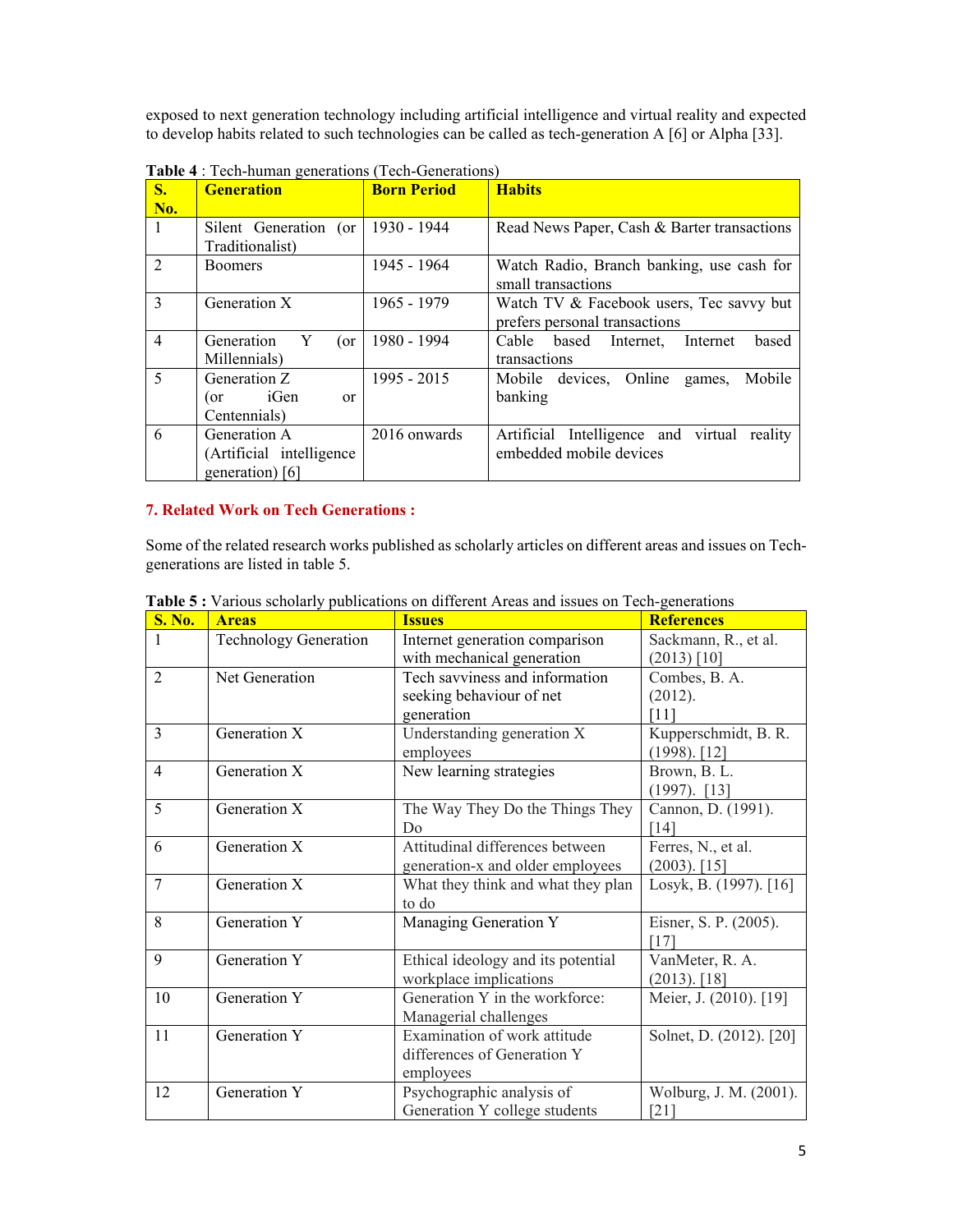| 13 | Generation Y     | Teaching to Generation Y -<br>challenges and opportunities                                  | Eckleberry-Hunt, J.<br>$(2011)$ [22]          |
|----|------------------|---------------------------------------------------------------------------------------------|-----------------------------------------------|
| 14 | Generation Y     | Investigating the specificity of<br>generation Y versus other<br>generations                | Pînzaru, F. et al.<br>$(2016)$ [23]           |
| 15 | Generation Z     | Moving on from millennials:<br>Preparing for generation Z                                   | Shatto, B. (2016). [24]                       |
| 16 | Generation Z     | Understanding the generation Z:<br>the future workforce                                     | Singh, A. P. (2016).<br>[25]                  |
| 17 | Generation Z     | The characteristics of Generation Z                                                         | Dolot, A. (2018). [26]                        |
| 18 | Generation Z     | Generation Z and its perception of<br>work                                                  | Iorgulescu, M. C.<br>$(2016)$ . [27]          |
| 19 | Generation Z     | Teaching Millennials and<br>Generation Z: Bridging the<br>generational divide               | Shatto, B. (2017). [28]                       |
| 20 | Generation Z     | Working with generations X and Y<br>in generation Z period                                  | Berkup, S. B. (2014).<br>[29]                 |
| 21 | Generation Z     | Understanding Generation Z<br>students to promote a<br>contemporary learning<br>environment | Mohr, K. A. (2017).<br>[30]                   |
| 22 | Generation Z     | The challenge of teaching<br>generation Z                                                   | Cilliers, E. J. (2017).<br>$\lceil 31 \rceil$ |
| 23 | Generation Z     | Generation z's teachers and their<br>digital skills                                         | Cruz, F. J. F. (2016)<br>[32]                 |
| 24 | Generation Alpha | Not Clear reason                                                                            | Nagy, Á. Et al. (2017)<br>[33]                |
| 25 | Generation A     | Children born during 2016<br>onwards in the era of Artificial<br>Intelligence               | Aithal P. S. et al.<br>$(2020)$ [6]           |

# **7. Traits of Initial Generations including Generation X:**

#### **7.1 Silent Generation :**

The silent generation also called Generation S, encompasses people born between 1930 to 1945. They are also called Traditionalists. Currently majority of them are 75 to 90 years and enjoying their retired life. These people unprivileged in terms of technology-based comforts. This generation suffered a lot due to conflict in ideas, desires, and morals. They did not speak their minds out, unadventurous and did not take any risks in life Some of the traits of Silent generation are :

(1) They were loyal to their employers and the country and hence not changing the jobs frequently.

(2) Loyal to authorities, good team players and did not start any conflict in working place.

(3) They had no access to the technology like other modern generations.

(4) They preferred traditional educational institutions for their study and had no access to online education.

(5) Silent generation has used Black Slate and Processed dry leaf for writing & communication during their education phase of their childhood.

#### **7.2 Tech-Generation Boomers :**

Boomers also called baby boomers or Generation B are born after second world war and they were large in number compared to silent generation [34]. Baby boomers are one of the largest learning generations today, as new retirees leave the workforce and look to take up new skills and online studies. Some of the traits of Boomer generation are :

(1) Motivated to learn through strong their strong work ethics.

(2) Confident in learning new things.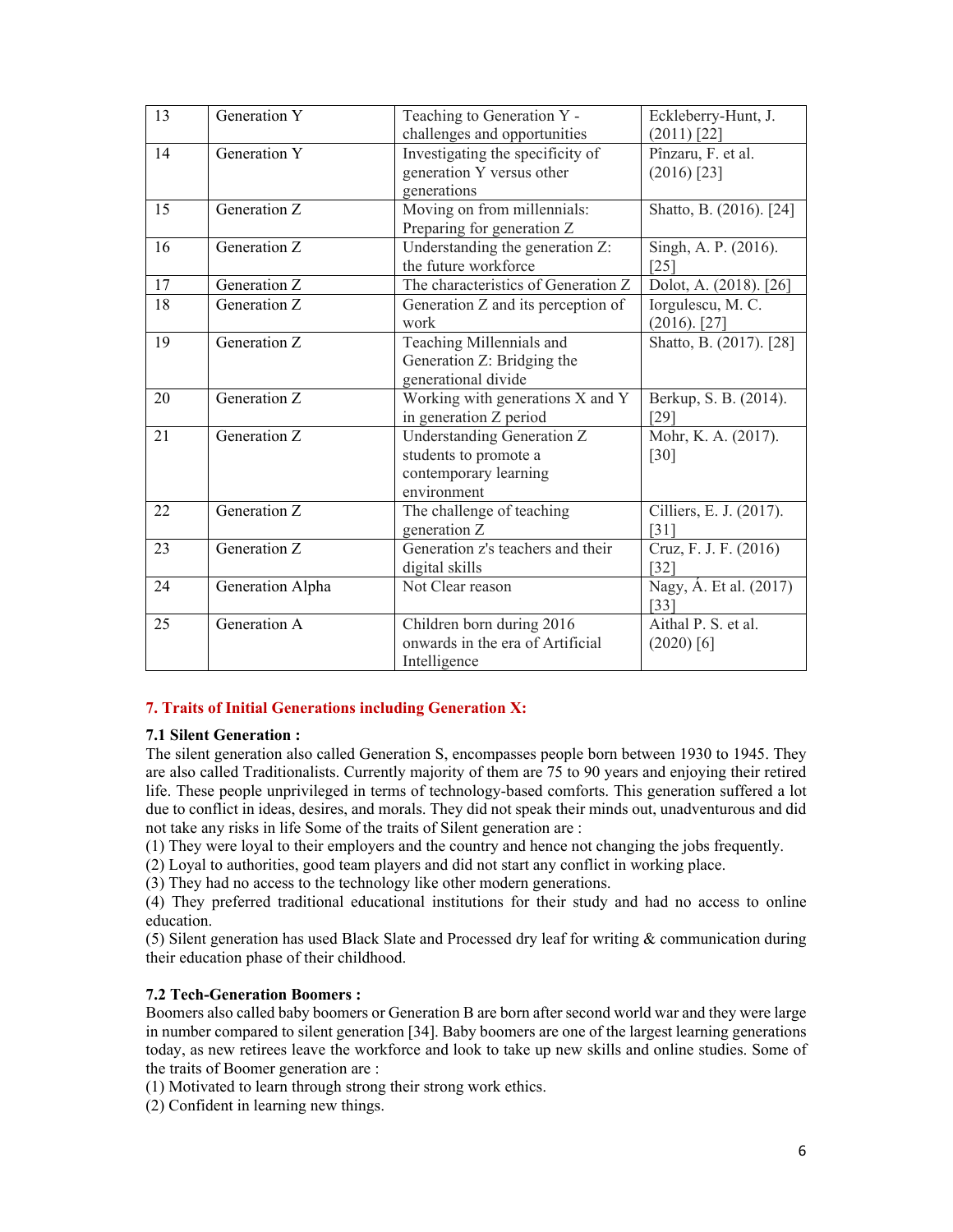(3) Competitive in self-improvement and personal growth.

(4) Goal centric due to focussed and motivated.

(5) Resourceful due to problem solving skills.

(6) Team oriented and disciplined.

(7) Baby boomers used paper based notebook for information gathering, writing & communication during their education phase of their childhood.

# **7.3 Tech-Generation X :**

Generation X is also called lost and forgotten generation whose birth years by falling between 1961 and 1981. Currently they are in the age between 38-58 years. Some of the traits of generation X are :

(1) Their high entrepreneurial ability developed probably due to non-availability of suitable Job.

(2) They are hardworking generation compared other generations.

(3) Most of them are currently part of working force in every country.

(4) They are highly-educated, Ethnically Diverse, Individualistic in nature.

(5) They are often criticized for a snarky and casual disdain for authority.

(6) They are Tech-savvy and became matured during the explosion of telephone and mobile technology in the world.

(7) They are capable to balance various responsibilities in life including proper balancing of family life and work life.

(8) They born during anti-child phase due to abundantly availed birth control facilities and hence had unprotected childhood.

(9) They have used Xerox /Copying for information storage and telephone technology for communication during their education phase of their childhood.

The following table 6, consists of some of the habits and correlated with frequently used education technology.

| S.             | <b>Generation</b>    | <b>Habits</b>                 | <b>Education</b><br><b>Frequently</b><br><b>used</b> |
|----------------|----------------------|-------------------------------|------------------------------------------------------|
| No.            |                      |                               | <b>Technology</b>                                    |
| $\overline{1}$ | Generation<br>Silent | Read News Paper, Cash &       | Black Slate and Processed dry leaf for               |
|                | (or Traditionalist)  | Barter transactions           | writing & communication                              |
|                | or Generation S)     |                               |                                                      |
|                | $(1930 - 1944)$      |                               |                                                      |
| $\overline{2}$ | <b>Boomers</b><br>or | Radio, Branch<br>Watch        | Paper based notebook for information                 |
|                | Generation B         | banking, use cash for         | gathering, writing $&$ communication                 |
|                | $(1945 - 1964)$      | small transactions            |                                                      |
| $\mathcal{E}$  | Generation X         | Watch TV & Facebook           | Xerox /Copying for information storage               |
|                | $(1965 - 1979)$      | Tec<br>but<br>savvy<br>users, | telephone<br>and<br>technology<br>for                |
|                |                      | prefers<br>personal           | communication                                        |
|                |                      | transactions                  |                                                      |

**Table 6** : Habits and frequently use education technology of various generations

#### **8. Generation Y & HE Strategies :**

Generation Y also called millennials, born between 1980 and 1994 during the boom in technology. This tech-generation shows liberal in spending, insanely tech-savvy, self-expressive, confident, and open to new ideas and innovative ways of doing things. Currently, they are in the age between 25 to 40 years. Some of the traits of generation Y are :

(1) They are selfish, lazy, narcissistic and disloyal to higher authorities.

(2) They form the major part of the workforce and in the near future will become business leaders.

(3) They are materialistic and care little about civil and political affairs.

(4) They are collecting information instantaneously from online and seeking validation on social media.

(5) They are tech-savvy and do many of the daily activities online.

(6) They are digital natives grown with technology such as internet, personal computer, and hence technology forms a central part of their lives.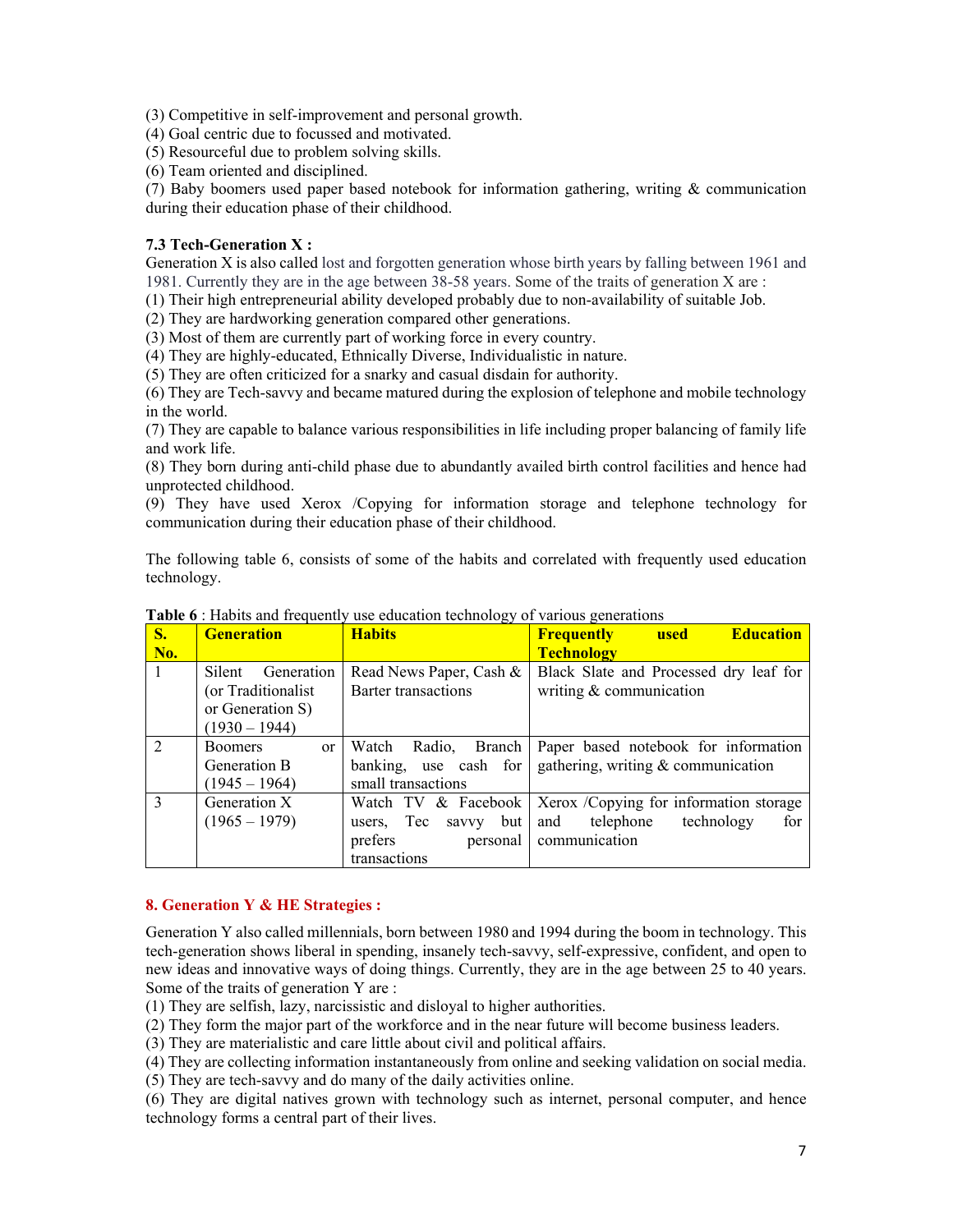(7) They used e-mail based communication, SMS based contacts, soft-copy of books and study materials, online exams in many cases.

(8) They inherit the confidence, dare-ness, and innovative ability from their predecessors, i.e., generation X and contributes to both technology and industry.

(9) They prefer flexibility in decisions and better performers in work life balance.

(10) They are usually ambitious and result oriented. They have high expectations at work and believe that there is no limit to what they can achieve.

Generation Y could able to get better opportunities for access to higher education as well as quality higher education [35-38]. The number of Higher education institutions were increased substantially during this period and the gross enrolment is also increased. The members of Tech-Generation Y could able to get information from all over the world through the internet and various search engines. Table 7 lists the frequently used education technology by Tech-Generation Y.

|     |                   | <b>Table</b> 7. Habits and hydrollify use equeation technology of generation T |                                                                 |
|-----|-------------------|--------------------------------------------------------------------------------|-----------------------------------------------------------------|
|     | <b>Generation</b> | <b>Habits</b>                                                                  | <b>Education</b><br><b>Frequently</b><br>used                   |
| No. |                   |                                                                                | <b>Technology</b>                                               |
|     | Generation Y      |                                                                                | (or   Cable based Internet,   Computer based copying, scanning, |
|     | Millennials)      | Internet                                                                       | based   Processing & wired internet technology                  |
|     | $(1980 - 1994)$   | transactions                                                                   | for communication                                               |

**Table 7** : Habits and frequently use education technology of generation Y

#### **9. Generation Z & HE Strategies :**

Tech-Generation Z also called Zoomer, or iGeneration, or Internet Generation is a group of people born between 1995 to 2015. They are also called Centennials [39-40].

Some of the traits of Tech-Generation Z are :

(1) Due to instantaneous information availability, they are less focussed in collecting information on anything and they update it using many internet based online sources.

(2) They developed skills to use many electronic gadgets without hesitation from childhood days so that they are capable to do many tasks simultaneously and hence considered as Multi-taskers.

(3) They seek excitement in their job and does innovations through their creativity.

(4) Tech-Generation Z is very intelligent and many of them have research thinking ability and hence teaching them both at school level and college level are challenging.

(5) Generation Z spends more time online and communicates in short messages in short format instead of long form of messages. They prefer messages through WhatsApp instead on sending long e-mails.

(6) Facebook and WhatsApp status are commonly used mass communication methods.

(7) They prefer to play mobile or video gaming for relaxation instead of real games on playgrounds.

(8) Tech-Generation Z students wants to design their own education plan and like to enhance skills along with concepts.

(9) Generation Z students are more careful in spending money compared to their previous generations. (10) Though, Generation Z students are very reliant on social media for communication, research indicates that they prefer to work in team settings and also like to communicate in person.

| <b>S. No.</b>               | <b>Birth time period range of Generation Y</b> | <b>Reference [41]</b>                 |
|-----------------------------|------------------------------------------------|---------------------------------------|
|                             | 1990 to 2000                                   | Merriam-Webster Online Dictionary     |
| $\mathcal{D}_{\mathcal{L}}$ | 1997 - 2012                                    | <b>Oxford Living Dictionaries</b>     |
| $\mathcal{R}$               | 1995 onwards                                   | Psychologist Jean Twenge              |
| $\overline{4}$              | 1995 - 2010                                    | Forbes                                |
| $\overline{\mathcal{L}}$    | 1995 & above                                   | Goldman Sachs, 2018                   |
| 6                           | 1995 -2009                                     | Australia's McCrindle Research Centre |
|                             | $1995 - 2010$                                  | Irish Times                           |
| 8                           | 1995 onwards                                   | <b>BBC</b>                            |
| 9                           | 1996 - 2010                                    | Business Insider                      |
| 10                          | 1995 - 2014                                    | Randstad Canada                       |

**Table 8 :** Conflicts in time period range of the birth of Tech-Generation Z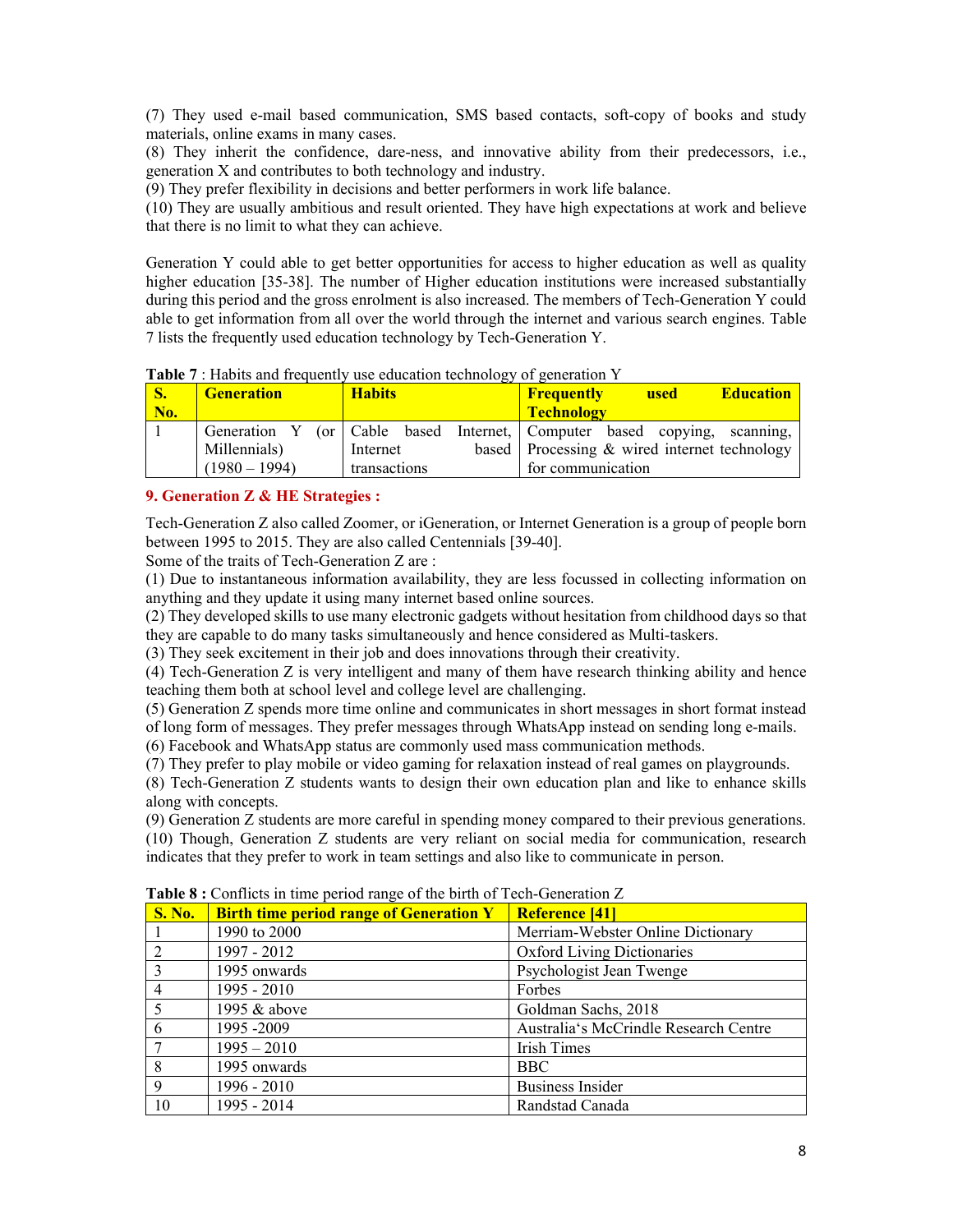| No. | <b>Generation</b>                                              | <b>Habits</b>         | <b>Frequently used Education Technology</b>                                                                |
|-----|----------------------------------------------------------------|-----------------------|------------------------------------------------------------------------------------------------------------|
|     | Generation Z<br>(or iGen or<br>Centennials)<br>$(1995 - 2015)$ | games, Mobile banking | Mobile devices, Online   Online books & Internet based information<br>& communication using mobile devices |

The present-day students in Universities are belonging to generation Z as derived from table 9, and they have the habit of using mobile devices for information communication, play online games using mobile devices and do online financial transactions using mobile devices. They use online books & Internet based information & communication technology using mobile devices. Accordingly, higher education offered by the universities have to change their curriculum, pedagogy, and models to be suitable for generation Z. Generation Z is introduced to online internet-based learning [42] and hence called net generation [43-44]. They are comfortable in digital supported learning using mobile devices [45-47].

#### **10. Next generations of technology, industry, and tech-human generation based on predictive analysis :**

As mentioned in section 3, the next generation technology is universal technology consisting of Information Communication and Computation Technology (ICCT) and Nanotechnology. ICCT comprising of about 12 underlying technologies that include: (1) Artificial intelligence & robotics, (2) Big data & intelligence, (3) Blockchain technology, (4) Cloud computing. (5) Cybersecurity technology, (6) 3D Printing, (7) Digital & Mobile technology, (8) Internet of Things (IoT), (9) Information storage technology, (10) Online Education technology, (11) Quantum computing, (12) Virtual & Augmented reality, etc. These ICCT and nanotechnology are combinedly called Universal technology and predicted to have substantial effect and control on primary, secondary, tertiary, and quaternary industries. Artificial Intelligence a prominent underlying technology of ICCT is expected to grow in such a way that its advancement leads to the development of machines which have higher intelligence than human intelligence. Such machines called super-intelligent machines are predicted to be developed at least by the year 2040. Such machines are capable to automate all primary and secondary and tertiary industries by solving all basic human need-based problems, wants based problems, and desire-based problems.

Artificial Intelligence is a branch of ICCT that deals with the simulation of intelligent behaviour of human beings. In the attempt of simulating human cognitive processes by machines and systems, it uses learning, reasoning, and self-correction of errors and malfunctions. AI integrates many areas of knowledge from computing, mathematics, and data to psychology, philosophy, and linguistics. When used along with other ICCT underlying technologies, AI can do marvellous in machines and systems performance by mimicking human intelligence while making decisions.

| S.  | <b>Generation</b> | 532<br><b>Technology</b> | <b>Features</b>             | Era            |
|-----|-------------------|--------------------------|-----------------------------|----------------|
| No. |                   |                          |                             |                |
|     | Eleventh          | (a) Information          | (a) Ubiquitous computing    |                |
|     | Generation        | Communication &          | & Communication, and        |                |
|     | Twelfth           | Computation (ICCT)       | <b>Total Automation</b>     |                |
|     | Generation        | underlying               |                             | $21st$ Century |
|     | technologies      | Technologies             | (b) Solutions to nutritious |                |
|     | combinedly        |                          | food, drinking water,       |                |
|     | called as         | (b) Nanotechnology       | renewable energy,           |                |
|     | Universal         |                          | Nanomedicine & Therapy      |                |
|     | technology        |                          |                             |                |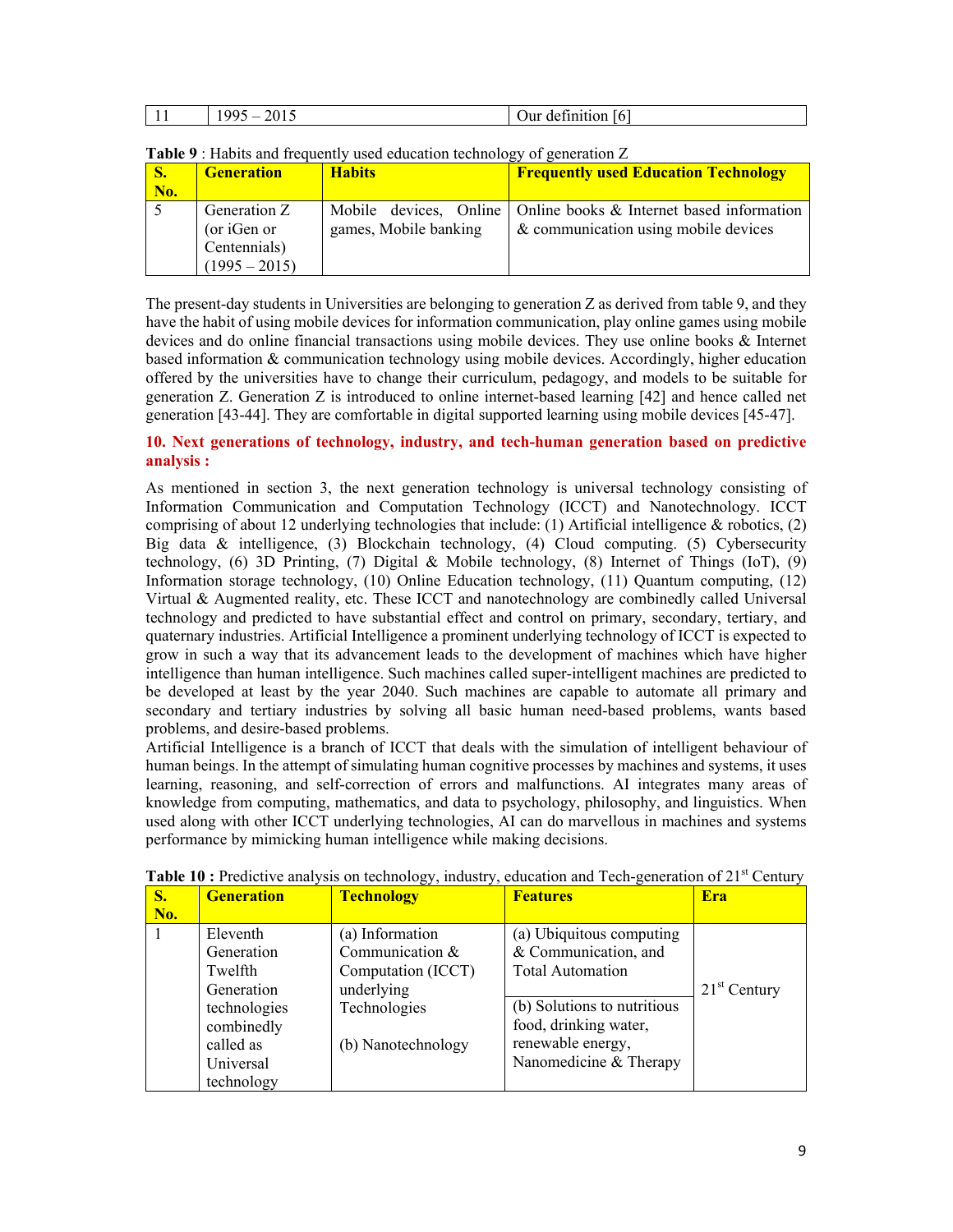| $\overline{2}$ | Industry 5.0                                                                          | Artificial Intelligence,<br>Virtual reality, and<br>Nanotechnology | Mass Automation and 3D<br>production using<br>Nanotechnology and<br><b>ICCT</b> controlled Super<br>Intelligent Machine<br>systems | $21st$ Century |
|----------------|---------------------------------------------------------------------------------------|--------------------------------------------------------------------|------------------------------------------------------------------------------------------------------------------------------------|----------------|
| 3              | Education 5.0                                                                         | Artificial Intelligence<br>based total automation                  | Mass Automation using<br><b>ICCT</b> controlled Super<br>Intelligent Machine<br>systems connected to<br>brain                      | $21st$ Century |
| $\overline{4}$ | Tech-generation<br>A or AI<br>(Artificial<br>Intelligence<br>supported<br>generation) | Artificial Intelligence<br>Supported generation                    | Super human beings                                                                                                                 | $21st$ Century |

# **11. Generation A & Its Opportunities :**

Generation A or Tech-Generation A is a cohort of children born after 2015. They will do their education which is mostly influenced by ICCT underlying technologies headed by Artificial Intelligence and augmented & virtual reality. This period will continue till super intelligent machines which can think faster than human intelligence. The perception and thinking of tech-generation A is highly influenced by environmental technologies used for simulation of reality as per their dreamy desires. As per table 10, Generation A uses artificial intelligence and virtual reality embedded mobile devices for their educational training and entertainment.

Since the generation grows with ICCT underlying technologies during their primary, high school and higher education, they will be tech-embedded and intelligent lazy people. When they become young, most of the basic problems (needs) related to nutritious food and potable drinking water are solved by advents in nanotechnology. Their comfortable problems or wants related to renewable energy and health will be solved using nanotechnology and biotechnology innovations. The requirement for satisfying their dreamy desires can be realized using ICCT underlying technologies including Artificial intelligence and virtual reality. Both the education phase and professional life phase of Generation A can be fully supported and automated by artificial intelligence based super intelligent machines. Many new inventions like production of artificial food, potable drinking water from the air, efficient conversion of solar energy and efficient storage of electrical energy, genetic modification for enhancing resistance to any diseases, artificial organs regeneration, lifespan expansion, creating superhuman beings, etc are going to take place during this period leading to technological heaven on earth. The time period during 2020 to 2050, many technological transformations are going to happen and Techgeneration A is going to be direct beneficiaries of such changes and they are going to adopt such changes in the society.

| No. | <b>Generation</b>                                          | <b>Born Period   Habits</b> |                    | used<br><b>Frequently</b><br><b>Education Technology</b>                                                                                                                                                                                         |
|-----|------------------------------------------------------------|-----------------------------|--------------------|--------------------------------------------------------------------------------------------------------------------------------------------------------------------------------------------------------------------------------------------------|
|     | Generation A<br>(Artificial<br>intelligence<br>generation) | 2016<br>onwards             | and entertainment. | Use of Artificial Intelligent machines $\&$<br>Intelligence and virtual super intelligent machine<br>reality embedded mobile   based virtual reality &<br>devices for education   Augmented virtual reality<br>educating<br>technology<br>models |

**Table 11** : Habits and frequently use education technology of Generation A using Artificial Intelligence

#### **12. Higher Education Strategies to be planned & Implemented for Generation A :**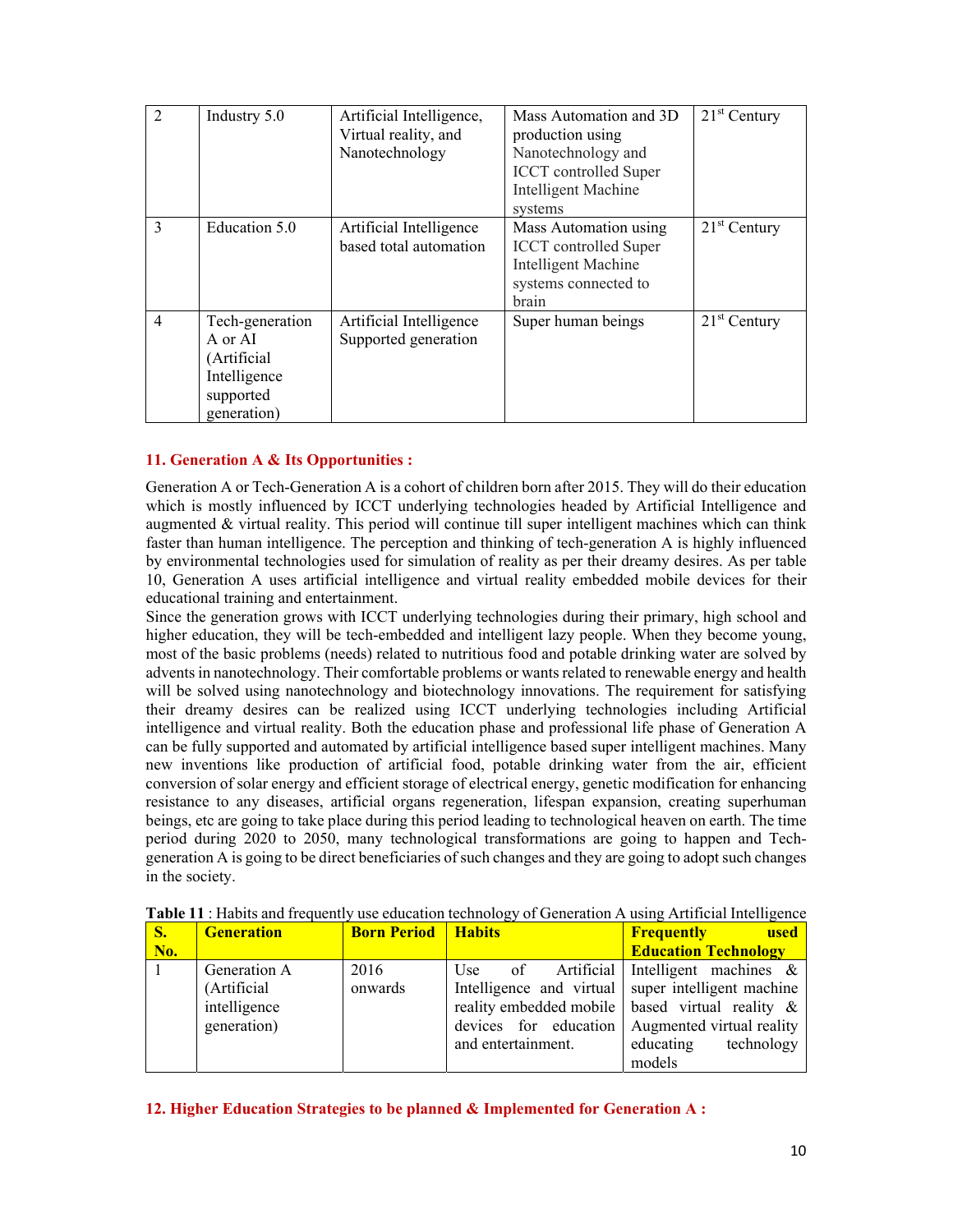Generation A will enter to the higher education after the year 2028 and by that time research in Artificial intelligence reaches the matured stage and hence artificial intelligence and virtual reality embedded mobile devices are part and parcel of their higher education teaching, training, and learning medium. To provide suitable higher education for current and future generations, universities should redefine their education system so that they can become relevant. Adopting artificial intelligence in the education system provides an easy way of knowledge management and redefines the teaching-learning process and evaluation system more learner friendly and avoids the importance of memorizing or byhearting many things simultaneously for the examination [6]. The augmented and virtual reality technology allows the learners to solve problems or to visualize the possible solutions virtually and allows to determine various dimensions of a problem without spending tangible resources in reality. It is argued that AI techniques are less expensive and more effective to higher education and contributing to improve learning outcomes and helping institutions to provide quality education [48]. Some of the advantages and benefits of Artificial intelligence based ICCT underlying technologies in higher education innovations are listed below :

(1) Artificial intelligence helps universities for student acquisition by providing personalized assistance ubiquitously for targeted admission. Hence it can help higher education institutions to achieve higher enrolment and retention of students.

(2) It can empower institutions to pinpoint student issues earlier and intervene proactively.

(3) Artificial intelligence helps faculty members to spend more time with students on a deep level along with grading and supplying basic resources for students.

(4) Machine-learning algorithms could help model the ideal student profile, and recruit matching prospects with extreme precision.

(5) AI can be used to predict the likelihood of a student engaging with an email or to gain deeper insights into how prospects are talking about your institution on social media through intelligent sentiment analysis.

(6) Using AI, students can get assistance such as tutoring or advising based on their previous and predicted future academic performance.

(7) AI can recommend the next best actions for your recruiting, advising and alumni engagement teams based on intelligent insights and pattern recognition.

(8) AI can use information about a student from many campuses to guide hiring decisions by an employer.

(9) Across every department and throughout the lifecycle, AI-powered bots and assistants could take on more daily tasks, so staff can focus on what matters most: student success.

(10) The subfield of artificial learning called machine learning that includes software which are capable of recognizing patterns, make predictions and apply them to situations which were not included in the initial design.

(11) AI automated solutions aim to find a new pedagogical philosophy that can help students achieve the set of skills required to live smartly in the twenty-first century [49].

(12) AI solutions are capable to identify our choices, preferences, movements, measuring strengths, and weaknesses, providing feedback, encouragement by providing customized news, alerts, so that take part to manage our lives [50-56].

(13) Virtual and augmented reality provides visual, immersive learning, and deep learning experiences. For example, engineering and architecture students can build digital structures virtually, history students can build ancient historical ruins, and marine biology students build ocean floors, forensic science students can build murder cases for searching clues, etc. for their immersive education.

(14) Virtual reality allows teachers to train their students by new way through virtual travel, create virtual art, and virtual dissects of animals and cadaver. Use of virtual reality into the curriculum will help teachers to supplement their talents with that of experts in virtual technology. When combined with social media, virtual reality has the potential to connect learners with the world and each other in ways never before realized. The classroom buildings, libraries, and shared academic spaces may someday provide physical grids or open sound stages designed for virtual interaction, where groups of students may take guided field trips to remote sites, interface with other cultures, or travel in time. The teacher may guide the conversation, identifying important concepts and features, and posing questions. (15) Students with physical disabilities or financial disadvantages can get access to imagined places and experiences like never before. Students may also be able to experience things that can only be theorized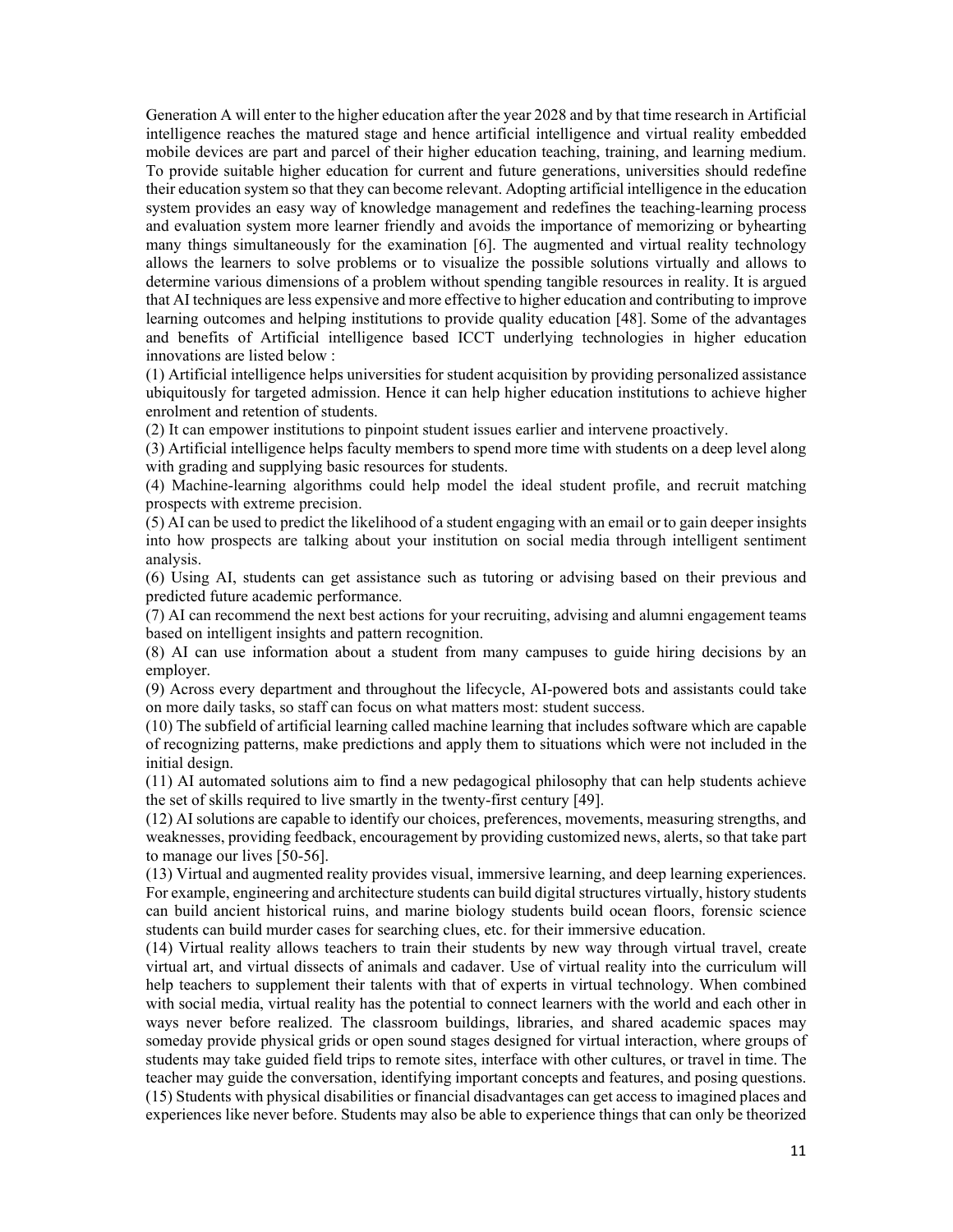about, such as journeying into a black hole or flying through a strand of DNA. But the real promise of virtual reality in higher education lies in its ability of interactive learning [57-58].

### **13. Anticipated Technological & Creative Innovations of Generation A :**

Generation A will be contributing and witnessing the discoveries and breakthroughs in  $21<sup>st</sup>$  century technologies. They will also enjoy the industrial applications of these eleventh and twelfth generation technologies for improving the comfortability of life. Generation A will learn these  $21<sup>st</sup>$  century technologies from their high schools and get benefits to convert them to be super tech-savvy students of higher education and research.

#### **13.1 Artificial Intelligence based ICCT as a Technology Generation :**

The advents in artificial intelligence have the potential to transform our future into a new kind where machines eventually outsmart us at all tasks, replacing humans on the job market and perhaps human life will flourish like never before or give us more power than we can handle. Some of the artificial techniques like artificial creativity, Feelings recognition in Social media and marketing, understanding human language and converting desirable action, recognizing human problems and finding suitable and acceptable solutions. At its peak stage, AI machines can do everything to humans as his slave due to their ability to think and decide better than many human beings, so that people need not do any work for their livelihood [59-60].

### **13.2 Artificial Intelligence based Education Industry as Education 5.0 :**

Artificial intelligence is expected to play a vital role in 21st century education industry. Both lower (primary  $\&$  high school) and higher education modes, teaching  $\&$  training methods, pedagogy, evaluation approaches are predicted to be influenced by artificial intelligence technology, concepts, and systems. The data-driven development of education through Learning Analytics in combination with Artificial Intelligence is an emerging field in the education sector. It has the ability and potential to identify the student who failed to understand the concepts so that alternative techniques for teaching and learnings can be used for such slow phase students. AI can find a reason for low performance in tests or examinations based on psychological counseling and in turn, increases the higher education enrolment ratio. The impact of such changes in the education industry 5.0 is predicted by several researchers [61-63]. The opportunities and challenges of AI in education for a sustainable, and progressive society, impact on knowledge assessment and creative thinking are also predicted [64-66].

#### **13.3 Artificial Intelligence based Human Generation as a new Tech-Generation :**

Since the Tech-Generation A born from the year 2016 is going to be a direct beneficiary of advents in Artificial intelligence and other underlying technologies of ICCT and Nanotechnology. The COVID-19 effect is expected to adopt AI techniques forcefully in elementary, high school, and college education. This change supports the positive development of accepting these latest technologies in the day-to-day education system in society so that children are going to be exposed to the latest technology applications and hence the way of thinking which will be completely different compare to their previous tech-generations. The children equipped with high tech mobile devices and access to the latest developments in technology will become super tech-savvy and equip themselves to contribute to the process of research and innovations on developing super intelligent machines which are capable to make faster and optimum decisions compared to human beings.

#### **14. Postulates, Precautions, & Suggestions to Generation A Education Model :**

Based on the above arguments of next generation technology, next generation industry, next generation education, and next Tech-Human generation, we propose the following postulates based on our predictive analysis principles [67-68] :

(1)  $21<sup>st</sup>$  century will witness the mega performance of two technology generations – ICCT and Nanotechnology where Artificial Intelligence is going to be a major contributor to transforming society. (2)  $21<sup>st</sup>$  century Industry generation called Industry 5.0 is going to get benefit from Artificial Intelligence and nanotechnology for mass automation and 3D production in the manufacturing sector and AI based service automation in the service sector.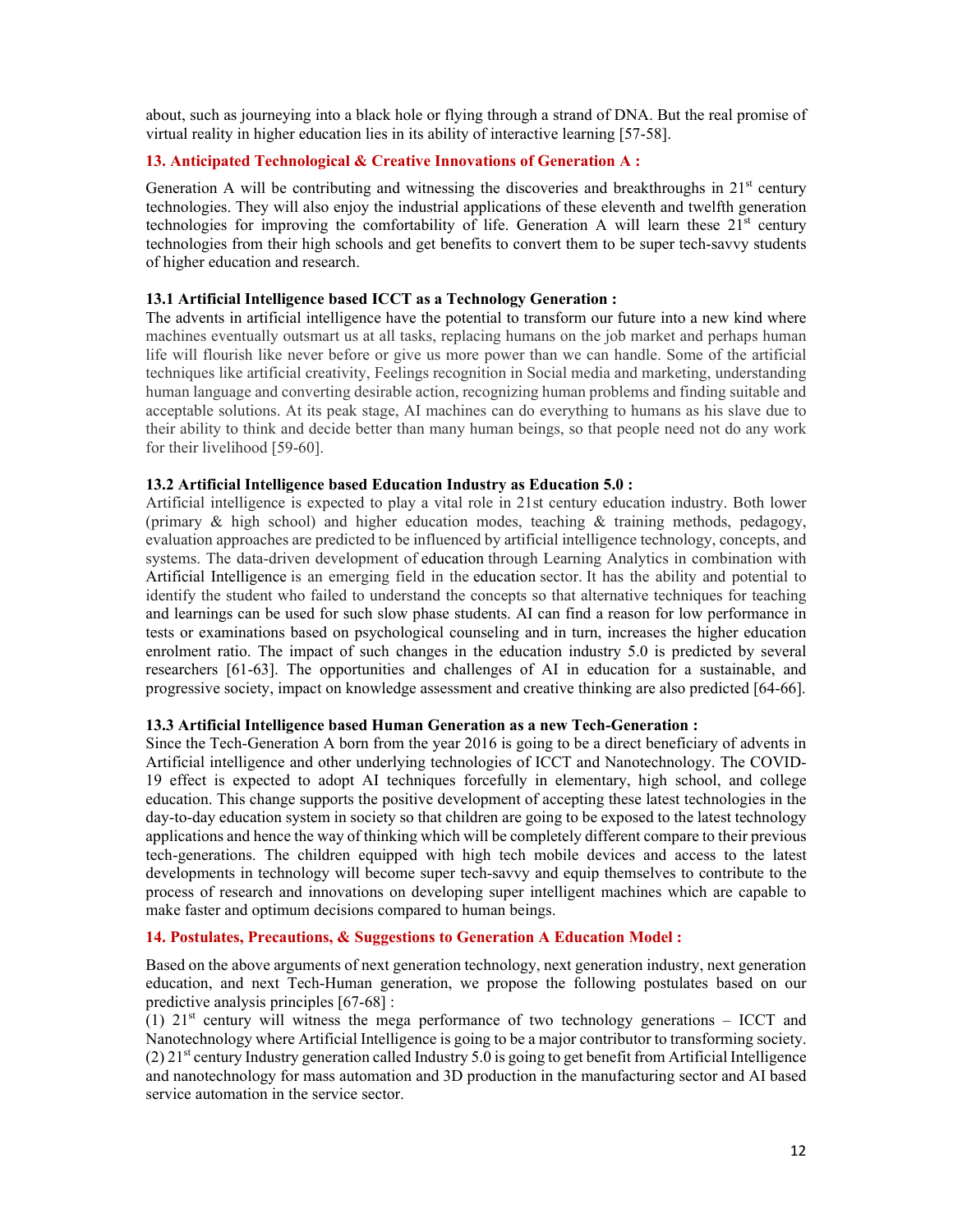(3)  $21<sup>st</sup>$  century Education generation called Education 5.0 is going to take benefit from Artificial Intelligence along with other ICCT underlying technologies to modify education methods and customize education pedagogy.

 $(4)$  21<sup>st</sup> century human generation called Tech-Generation A will get benefits while availing education at school and college levels substantially through Artificial Intelligence technology and enjoy the power of autonomous machines which gets intelligence level higher than human intelligence.

 $(5)$  21st century is expected to provide major transformation in human civilization and lifestyle by solving their basic needs, advanced wants, and dreamy desires using two general purpose ICCT and Nanotechnology, combinedly called Universal Technologies.

#### **Precautions :**

Every technology has its own disadvantage if misused by anyone or by organizations. The autonomous decisions are taken by AI systems and applications sometimes dangerous for organizations and society due to any system malfunction. AI applications pose risks to issues like privacy, human rights, autonomy of organizations, individual liberties which must be carefully addressed. AI based higher education strategies may create division in the people of society as super Tech-savvy and non-techsavvy with a wide gap in perception and thinking about comfortability in life. Automation of almost all decisions in individual life may create more challenges of individual behaviour towards social issues and the need for psychological counseling may be a common requirement.

#### **Suggestions :**

Based on the above conceptual analysis on the future higher education system, which is technology driven and new tech-generation driven, need to adopt many changes in their business models [69-71]. The predictive analysis suggests the following strategies:

(1) Educational organizations while planning their strategy for future education models, modes, methods, and pedagogy, should keep the changes happening in Technology, Industry, and attitude and behaviour of super tech-savvy generation (Tech-generation A) in mind.

(2) To cope up with future challenges on online customized education which is the aim of Education 5.0, the higher education institutions should focus more on strategies related to differentiating themselves in the competitive online education market.

(3) Another challenge of AI in automated customized education supports only a few Universities in higher education space. This is because Higher Education is going to be a high-cost, High-Tech industry and needs huge investment for providing mass customized automated higher education all over the world.

research

(4) Higher education institutions can come out from the challenges of intensive competition and subsequent possible closure due to "Industry support for only a few Universities" like Aeroplane manufacturing industry. This is further due to required heavy investments in technology-controlled education, which can be countered by following a strategy of Research based university differentiation by adding innovative research components in the higher education curriculum.

(5) Higher education Institutions should foresee the future changes in people aspiration due to penetration of AI and other underlying technologies to their industry, and adopt changes in their business models, will become obsolete and die-down eventually.

#### **15. Conclusion :**

Advents in technology and its effects on transforming society plays a vital role in human life in society. Though Generation S, Generation B, Generation X, Generation Y, and Generation Z are available in the literature, Generation A is introduced first time by our group to represent the people born after 2015 and is the witness of developments in artificial intelligence and other ICCT underlying technologies in daily life as well as in their education process. Higher educational institutions are being transformed by intelligent systems that are helping students to learn better by achieving their learning objectives. The areas of artificial intelligence including intelligent tutors, personalized trainers, smart advisors, learning analytics, are already achieved. In this conceptual analysis, we have developed a set of postulates that are suggested to integrate technology in the higher education process to develop industry acceptable qualified professionals in higher education to serve satisfactorily in so called Tech-society. Some of the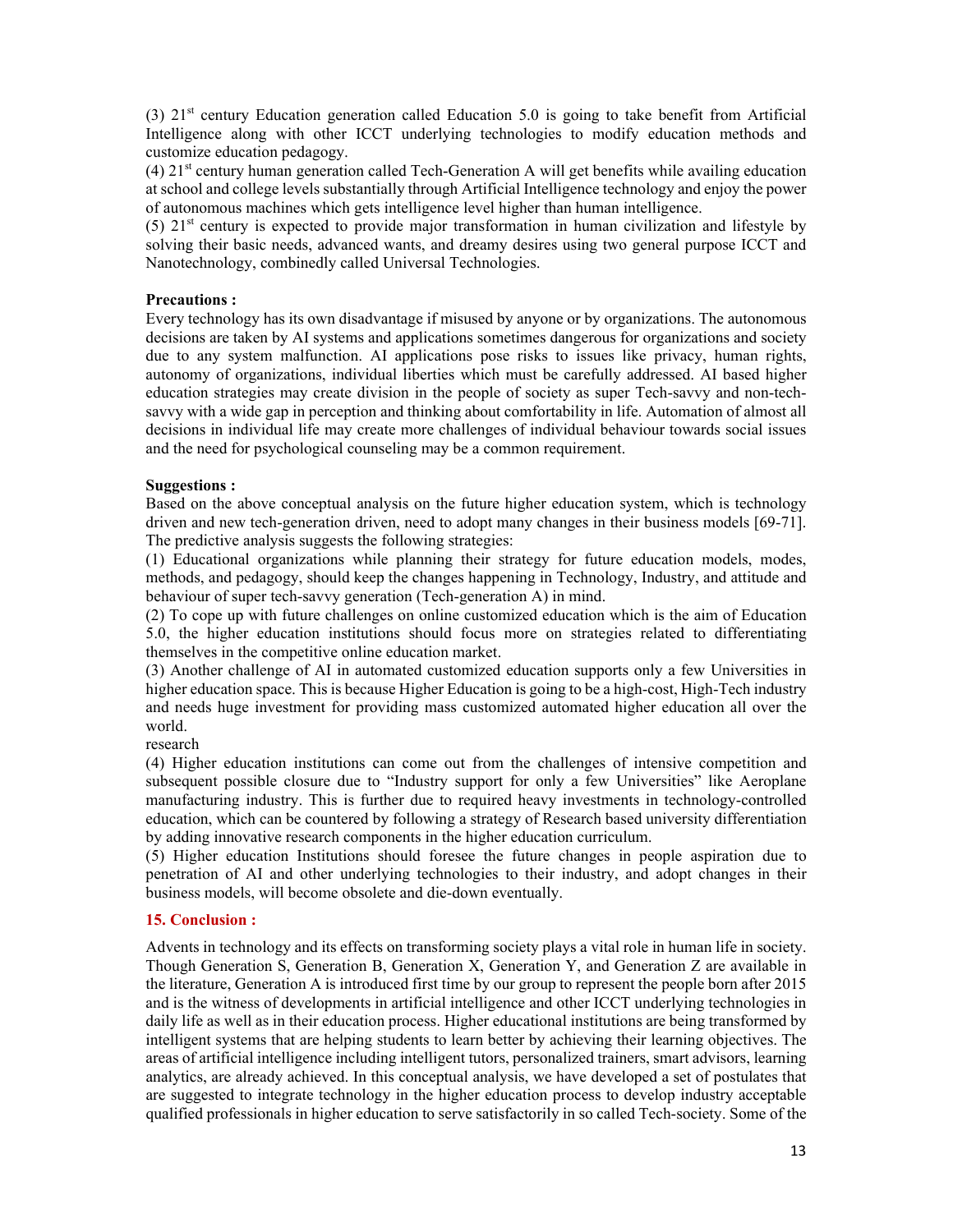new names coined to explain the current and future changes due to continuous advances in technology and its reflection in the society are listed in the concluding table 12.

| <b>S. No.</b>  | <b>Issue</b>                 | <b>Name</b>                        | <b>First Time Named by</b> |
|----------------|------------------------------|------------------------------------|----------------------------|
|                | of<br>Classification         | 12<br>generations<br>technology    | Aithal, P. S. in this      |
|                | Technology in the form of    | reported                           | <b>Scholarly Article</b>   |
|                | Generations                  |                                    |                            |
| $\overline{2}$ | Future Industry 5.0 and its  | Mass<br>Automation<br>using        | P. S. Aithal et al.        |
|                | Technology                   | Nanotechnology and ICCT            | $(2020)$ [6]               |
|                |                              | controlled Super Intelligent       |                            |
|                |                              | Machine systems - Intelligence     |                            |
|                |                              | based.                             |                            |
| $\mathbf{3}$   | Future Education 5.0 and its | Mass Automation of education       | Aithal, P. S. et al.       |
|                | effecting Technology         | using Nanotechnology and ICCT      | $(2020)$ [6]               |
|                |                              | Intelligent<br>controlled<br>Super |                            |
|                |                              | Machine systems                    |                            |
| 4              | $6th$ Tech-Generation        | Generation A                       | Aithal, P. S. et al.       |
|                |                              | or Generation AI                   | $(2020)$ [6]               |
| 5              | Universal Technology         | <b>ICCT</b> and Nanotechnology     | Aithal P. S. et al.        |
|                |                              |                                    | $(2019)$ [4]               |

**Table 12 :** New names Coined in this analysis

#### **REFERENCES :**

- [1] Aithal P. S. & Suresh Kumar P. M. (2018). Approaches to Confidence Building as a Primary Objective in Postgraduate Degree Programmes. *International Journal of Applied Engineering and Management Letters (IJAEML)*, 2(1), 64-71. DOI: http://dx.doi.org/10.5281/zenodo.1205185.
- [2] Aithal, P. S. & Madhushree, L. M. (2019). Information Communication & Computation Technology (ICCT) as a Strategic Tool for Industry Sectors. *International Journal of Applied Engineering and Management Letters (IJAEML)*, *3*(2), 65-80. DOI: http://doi.org/10.5281/zenodo.3549423.
- [3] Aithal, P. S., & Shubhrajyotsna Aithal, (2015). Ideal Technology Concept & its Realization Opportunity using Nanotechnology*, International Journal of Application or Innovation in Engineering & Management (IJAIEM)*, *4*(2), 153 – 164. DOI: http://doi.org/10.5281/zenodo.61591.
- [4] Aithal, P. S. and Shubhrajyotsna Aithal. (2018). Study of various General-Purpose Technologies and their contribution towards developing Sustainable Society. *International Journal of Management, Technology, and Social Sciences (IJMTS)*, *3*(2), 16-33. DOI : http://doi.org/10.5281/zenodo.1409476.
- [5] Aithal P. S. & Shubhrajyotsna Aithal (2018). Nanotechnology based Innovations and Human Life Comfortability –Are we Marching towards Immortality ? *International Journal of Applied Engineering and Management Letters (IJAEML)*, *2*(2), 71-86. DOI : https://doi.org/10.5281/zenodo.1451498.
- [6] Aithal P. S., & Aithal Shubhrajyotsna (2020). Promoting Faculty and Student-Centered Research and Innovation based Excellence Model to Reimage Universities. *International Journal of Management, Technology, and Social Sciences (IJMTS), 5*(1), 24-41. DOI: http://doi.org/10.5281/zenodo.3702399.
- [7] Madhushree, L. M., Revathi Radhakrishnan & Aithal, P. S. (2019). A Review on Impact of Information Communication & Computation Technology (ICCT) on Selected Primary, Secondary, and Tertiary Industrial Sectors. *Saudi Journal of Business and Management Studies*, *4*(1), 106- 127. DOI: http://doi.org/10.21276/sjbms.2019.4.1.14.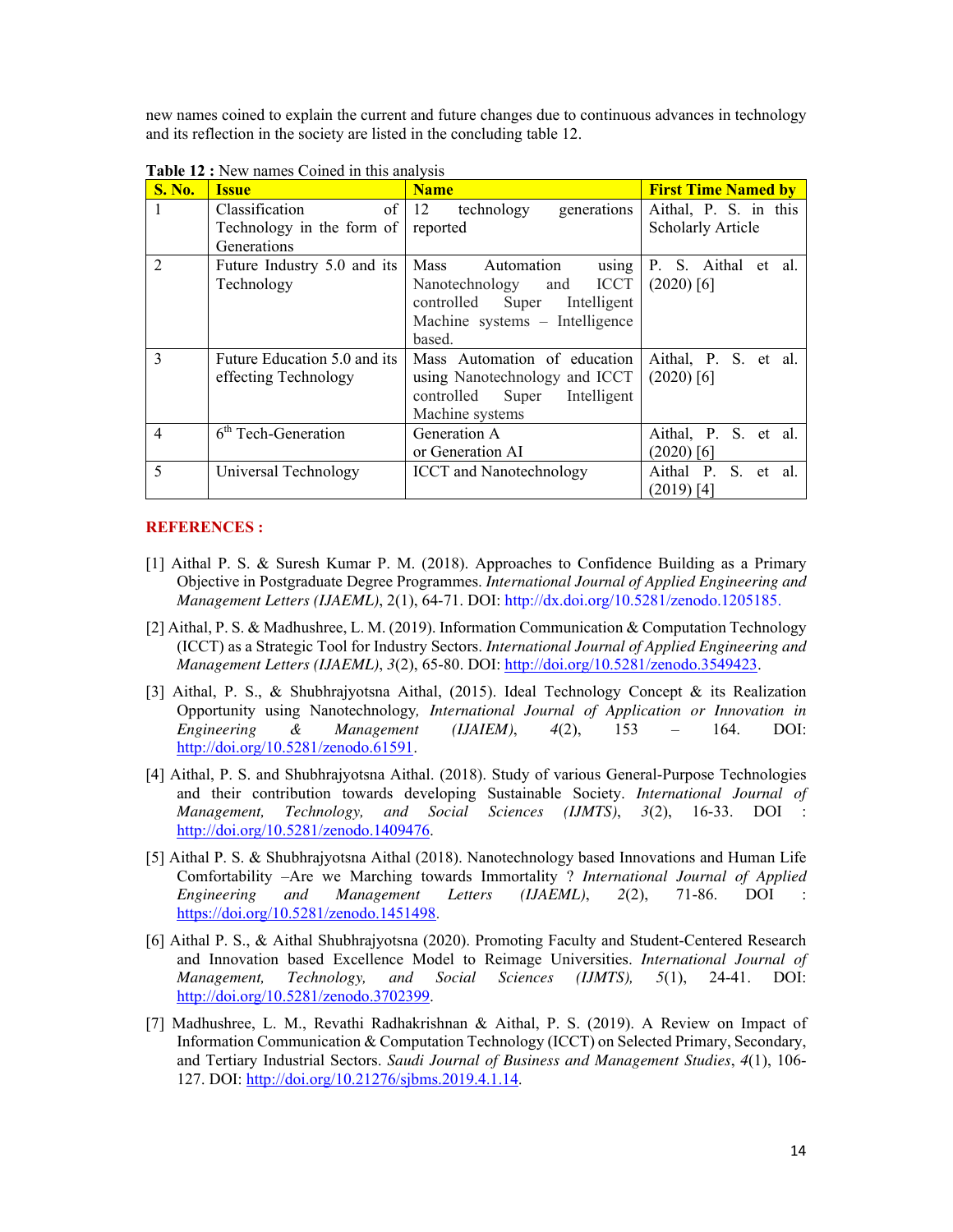- [8] Aithal, P. S. & Madhushree L. M. (2019). Emerging Trends in ICCT as Universal Technology for Strategic Development of Industry Sectors. Chapter in a Book - IT and Computing for all the Domains and Professionals: The Emergence of Computer and Information Sciences, Edited by P.K. Paul, A. Bhuimali, K.S. Tiwary, and P. S. Aithal published by New Delhi Publishers, New Delhi. pp 1-26, ISBN: 978-93-88879-66-8. DOI : https://doi.org/10.5281/zenodo.3593916.
- [9] Aithal, P. S. & Shubhrajyotsna Aithal (2019). Management of ICCT underlying Technologies used for Digital Service Innovation. *International Journal of Management, Technology, and Social Sciences (IJMTS), 4*(2), 110-136. DOI : http://doi.org/10.5281/zenodo.3591139.
- [10] Sackmann, R., & Winkler, O. (2013). Technology generations revisited: The internet generation. *Gerontechnology*, *11*(4), 493-503.
- [11] Combes, B. A. (2012). *Tech savvy or tech oriented? Information-seeking behaviour and the Net Generation* (Doctoral dissertation, Curtin University). https://pdfs.semanticscholar.org/1ba5/3dcbc09fcaa3c00e3b3f4487f4d6f4c2b619.pdf
- [12] Kupperschmidt, B. R. (1998). Understanding generation X employees. *JONA: The Journal of Nursing Administration*, *28*(12), 36-43.
- [13] Brown, B. L. (1997). *New learning strategies for generation X* (Vol. 184). ERIC Clearinghouse on Adult, Career, and Vocational Education, Center on Education and Training for Employment, College of Education, the Ohio State University.
- [14] Cannon, D. (1991). Generation X: The Way They Do the Things They Do. *Journal of Career Planning and Employment*, *51*(2), 34-38.
- [15] Ferres, N., Travaglione, A., & Firns, I. (2003). Attitudinal differences between generation-x and older employees. *International Journal of Organisational Behaviour*, *6*(3), 320-333.
- [16] Losyk, B. (1997). Generation X: What they think and what they plan to do. *The futurist*, *31*(2), 39.
- [17] Eisner, S. P. (2005). Managing generation Y. *SAM Advanced Management Journal*, *70*(4), 4.
- [18] VanMeter, R. A., Grisaffe, D. B., Chonko, L. B., & Roberts, J. A. (2013). Generation Y's ethical ideology and its potential workplace implications. *Journal of business ethics*, *117*(1), 93-109.
- [19] Meier, J., & Crocker, M. (2010). Generation Y in the workforce: Managerial challenges. *The Journal of Human Resource and Adult Learning*, *6*(1), 68.
- [20] Solnet, D., Kralj, A., & Kandampully, J. (2012). Generation Y employees: An examination of work attitude differences. *Journal of Applied Management and Entrepreneurship*, *17*(3), 36.
- [21] Wolburg, J. M., & Pokrywczynski, J. (2001). A psychographic analysis of Generation Y college students. *Journal of advertising research*, *41*(5), 33-52.
- [22] Eckleberry-Hunt, J., & Tucciarone, J. (2011). The challenges and opportunities of teaching "Generation Y". *Journal of graduate medical education*, *3*(4), 458-461.
- [23] Pînzaru, F., VĂTĂMĂNESCU, E. M., Mitan, A., SĂVULESCU, R., VIȚELAR, A., Noaghea, C., & BĂLAN, M. (2016). Millennials at work: Investigating the specificity of generation Y versus other generations. *Management Dynamics in the Knowledge Economy*, *4*(2), 173-192.
- [24] Shatto, B., & Erwin, K. (2016). Moving on from millennials: Preparing for generation Z. *The Journal of Continuing Education in Nursing*, *47*(6), 253-254.
- [25] Singh, A. P., & Dangmei, J. (2016). Understanding the generation Z: the future workforce. *South-Asian Journal of Multidisciplinary Studies*, *3*(3), 1-5.
- [26] Dolot, A. (2018). The characteristics of Generation Z. *E-mentor*, *74*(2), 44-50.
- [27] Iorgulescu, M. C. (2016). Generation Z and its perception of work. *Cross-Cultural Management Journal*, *18*(01), 47-54.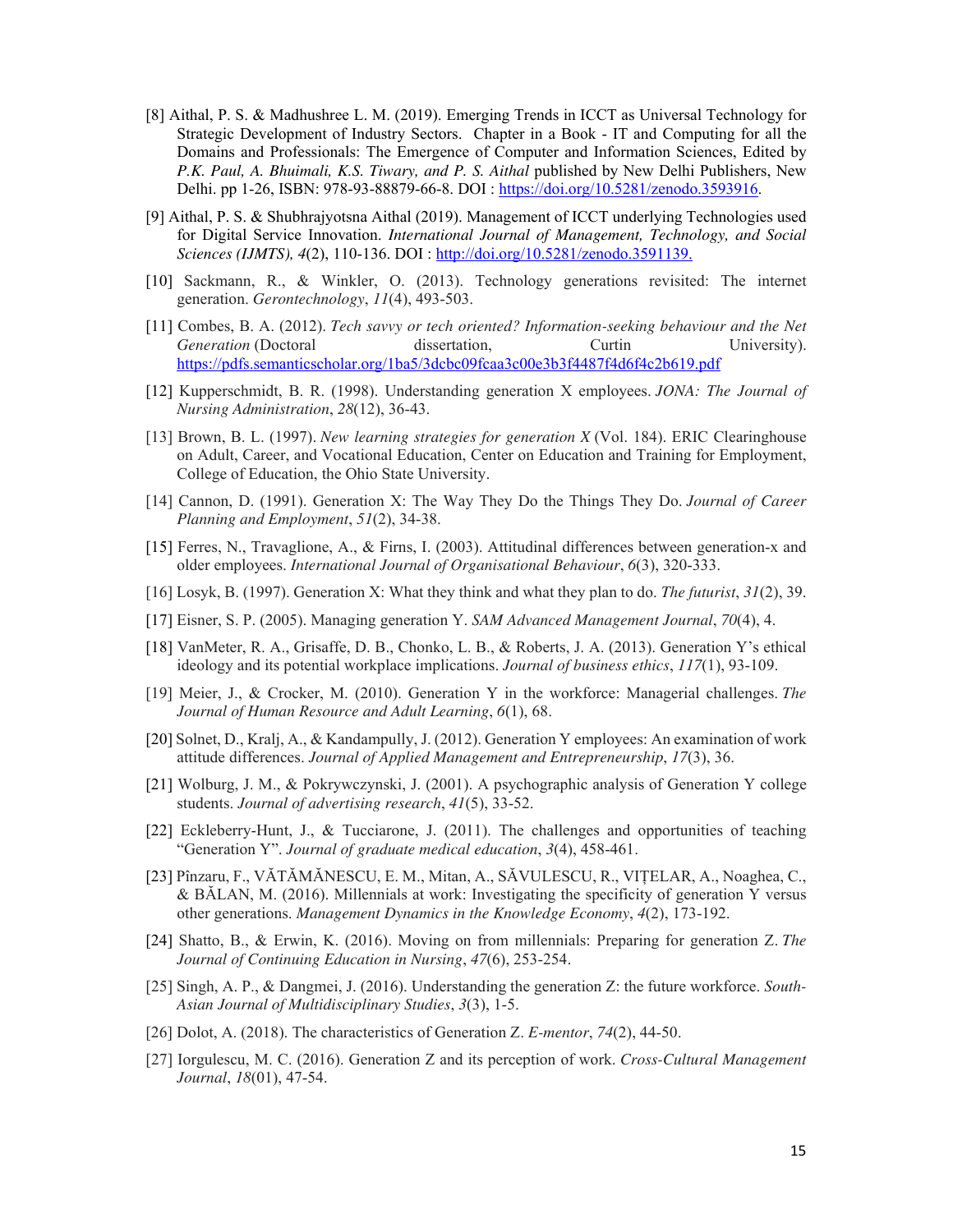- [28] Shatto, B., & Erwin, K. (2017). Teaching Millennials and Generation Z: Bridging the generational divide. *Creative nursing*, *23*(1), 24-28.
- [29] Berkup, S. B. (2014). Working with generations X and Y in generation Z period: Management of different generations in business life. *Mediterranean Journal of Social Sciences*, *5*(19), 218-218.
- [30] Mohr, K. A., & Mohr, E. S. (2017). Understanding Generation Z students to promote a contemporary learning environment. *Journal on Empowering Teaching Excellence*, *1*(1), 9.
- [31] Cilliers, E. J. (2017). The challenge of teaching generation Z. *PEOPLE: International Journal of Social Sciences*, *3*(1), 188-198.
- [32] Cruz, F. J. F., & Díaz, M. J. F. (2016). Generation z's teachers and their digital skills. *Comunicar. Media Education Research Journal*, *24*(1), 97-105.
- [33] Nagy, Á., & Kölcsey, A. (2017). Generation Alpha: marketing or science. *Acta Educationis Generalis*, *7*(1), 107-115.
- [34] Jorgensen, B. (2003). Baby Boomers, Generation X and Generation Y? Policy implications for defence forces in the modern era. *Foresight*, 5(4), 41-49.
- [35] Wilson, M., & Gerber, L. E. (2008). How generational theory can improve teaching: strategies for working with the millennials. *Currents in teaching and learning*, *1*(1), 29-44.
- [36] Battersby, L. (2017). Education strategies that best engage Generation Y students. *Canadian Journal of Dental Hygiene*, *51*(3).
- [37] Aksoy, L., Van Riel, A., Kandampully, J., Bolton, R. N., Parasuraman, A., Hoefnagels, A., ... & Solnet, D. (2013). Understanding Generation Y and their use of social media: a review and research agenda. *Journal of service management*.
- [38] Eisner, S. P. (2005). Managing generation Y. *SAM Advanced Management Journal*, *70*(4), 4-15.
- [39] Törőcsik, M., Szűcs, K., & Kehl, D. (2014). How generations think: research on generation z. *Acta universitatis Sapientiae, communicatio*, *1*(1), 23-45.
- [40] Seemiller, C., & Grace, M. (2017). Generation Z: Educating and engaging the next generation of students. *About Campus*, *22*(3), 21-26.
- [41] Strauss, W., & Howe, N. (1991). Generation Z. http://incomeresult.com/generation-z/
- [42] Lee, M. K., Cheung, C. M., & Chen, Z. (2005). Acceptance of Internet-based learning medium: the role of extrinsic and intrinsic motivation. *Information & management*, *42*(8), 1095-1104.
- [43] Barnes, K., Marateo, R. C., & Ferris, S. P. (2007). Teaching and learning with the net generation. *Innovate: Journal of Online Education*, *3*(4).
- [44] Kolikant, Y. B. D. (2010). Digital natives, better learners? Students' beliefs about how the Internet influenced their ability to learn. *Computers in Human Behavior*, *26*(6), 1384-1391.
- [45] Desai, S. P., & Lele, V. (2017). Correlating internet, social networks and workplace–A case of Generation Z students. *Journal of Commerce and Management Thought*, *8*(4), 802-815.
- [46] Seemiller, C., & Grace, M. (2017). Generation Z: Educating and engaging the next generation of students. *About Campus*, *22*(3), 21-26.
- [47] Madhushree L. M., Pradeep M. D. & Aithal, P. S. (2019). Boosting Education through Mobile Technology in India - Study with reference to Generation Z. *International Journal of Applied Engineering and Management Letters (IJAEML)*, *3*(2), 96-105. DOI: http://doi.org/10.5281/3597588.
- [48] Garrison, D. R., & Akyol, Z. (2009). Role of instructional technology in the transformation of higher education. *Journal of Computing in Higher Education*, *21*(1), 19-28.
- [49] Popenici, S.A.D., Kerr, S. (2017). Exploring the impact of artificial intelligence on teaching and learning in higher education. *RPTEL*, 12, 22. DOI : https://doi.org/10.1186/s41039-017-0062-8.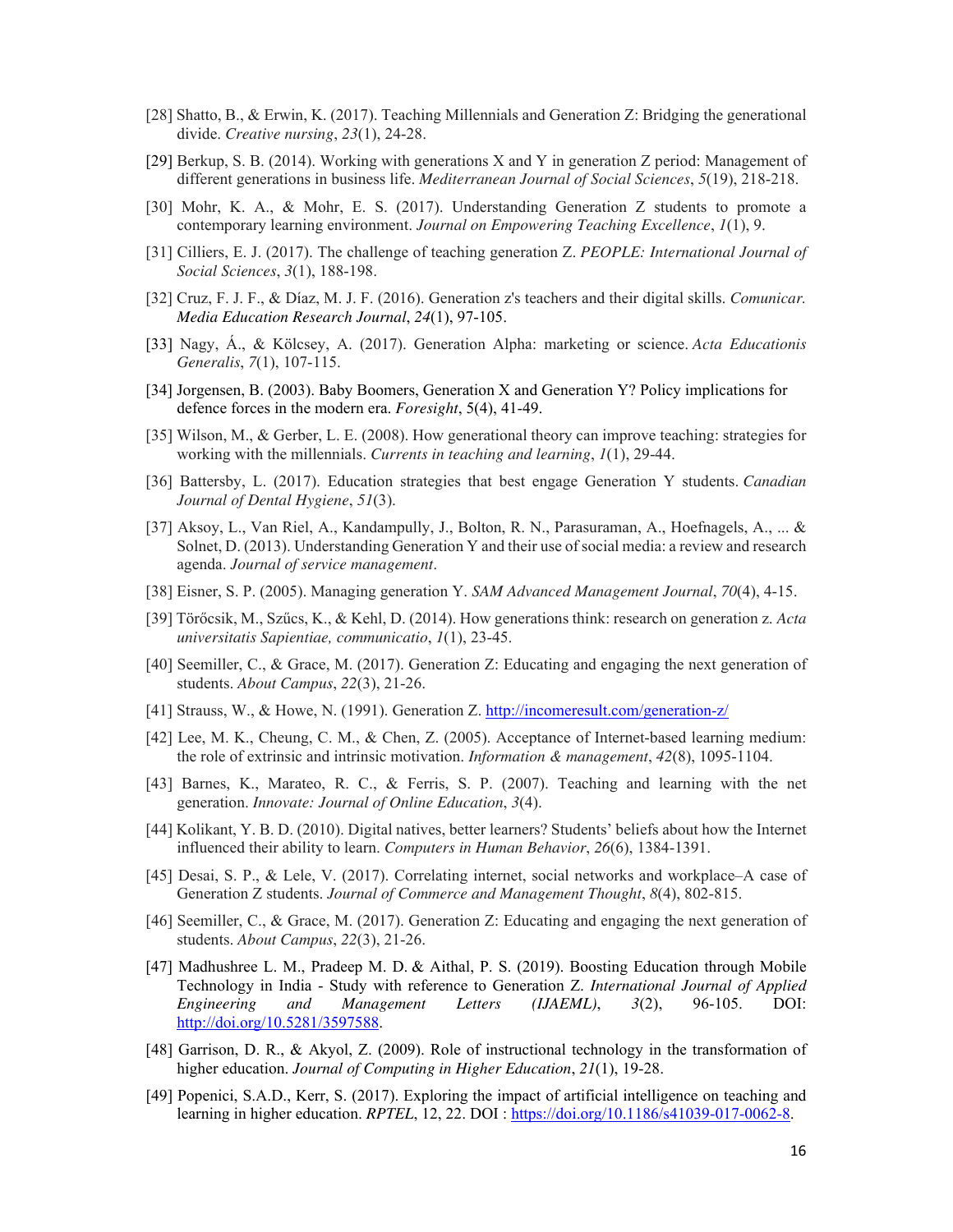- [50] Popenici, S. A., & Kerr, S. (2017). Exploring the impact of artificial intelligence on teaching and learning in higher education. *Research and Practice in Technology Enhanced Learning*, *12*(1), 22- 29.
- [51] Chassignol, M., Khoroshavin, A., Klimova, A., & Bilyatdinova, A. (2018). Artificial Intelligence trends in education: a narrative overview. *Procedia Computer Science*, *136*, 16-24.
- [52] Colchester, K., Hagras, H., Alghazzawi, D., & Aldabbagh, G. (2017). A survey of artificial intelligence techniques employed for adaptive educational systems within e-learning platforms. *Journal of Artificial Intelligence and Soft Computing Research*, *7*(1), 47-64.
- [53] Roll, I., & Wylie, R. (2016). Evolution and revolution in artificial intelligence in education. *International Journal of Artificial Intelligence in Education*, *26*(2), 582-599.
- [54] Edwards, B. I., & Cheok, A. D. (2018). Why not robot teachers: artificial intelligence for addressing teacher shortage. *Applied Artificial Intelligence*, *32*(4), 345-360.
- [55] Bajaj, R., & Sharma, V. (2018). Smart Education with Artificial Intelligence based Determination of Learning Styles. *Procedia computer science*, *132*, 834-842.
- [56] Luckin, R. (2017). Towards artificial intelligence-based assessment systems. *Nature Human Behaviour*, *1*(3), 1-3.
- [57] Lee, K. (2012). Augmented reality in education and training. *TechTrends*, *56*(2), 13-21.
- [58] Kavanagh, S., Luxton-Reilly, A., Wuensche, B., & Plimmer, B. (2017). A systematic review of Virtual Reality in education. *Themes in Science and Technology Education*, *10*(2), 85-119.
- [59] Popkova, E. G., & Gulzat, K. (2019, May). Technological Revolution in the 21 st Century: Digital Society vs. Artificial Intelligence. In *Institute of Scientific Communications Conference* (pp. 339- 345). Springer, Cham.
- [60] Makridakis, S. (2017). The forthcoming Artificial Intelligence (AI) revolution: Its impact on society and firms. *Futures*, *90*, 46-60.
- [61] Popenici, S. A., & Kerr, S. (2017). Exploring the impact of artificial intelligence on teaching and learning in higher education. *Research and Practice in Technology Enhanced Learning*, *12*(1), 22.
- [62] Roll, I., & Wylie, R. (2016). Evolution and revolution in artificial intelligence in education. *International Journal of Artificial Intelligence in Education*, *26*(2), 582-599.
- [63] Holmes, W., Bialik, M., & Fadel, C. (2019). Artificial intelligence in education. *Boston: Center for Curriculum Redesign*.
- [64] Pedro, F., Subosa, M., Rivas, A., & Valverde, P. (2019). Artificial intelligence in education: Challenges and opportunities for sustainable development.
- [65] Cope, B., Kalantzis, M., & Searsmith, D. (2020). Artificial intelligence for education: Knowledge and its assessment in AI-enabled learning ecologies. *Educational Philosophy and Theory*, 1-17.
- [66] Nagao, K. (2019). Artificial Intelligence in Education. In *Artificial Intelligence Accelerates Human Learning* (pp. 1-17). Springer, Singapore.
- [67] Shubhrajyotsna Aithal & Aithal, P. S. (2018). The Realization Opportunity of Ideal Energy System using Nanotechnology Based Research and Innovations. *International Journal of Advanced Trends in Engineering and Technology*, *3*(2), 1-15. DOI : http://doi.org/10.5281/zenodo.2531876**.**
- [68] Aithal, P. S. & Shubhrajyotsna Aithal (2019). Building World-Class Universities : Some Insights & Predictions. *International Journal of Management, Technology, and Social Sciences (IJMTS), 4*(2), 13-35. DOI: http://doi.org/10.5281/zenodo.3377097.
- [69] Clarke, Steve. "Future technologies, dystopic futures and the precautionary principle." *Ethics and Information technology* 7.3 (2005): 121-126.